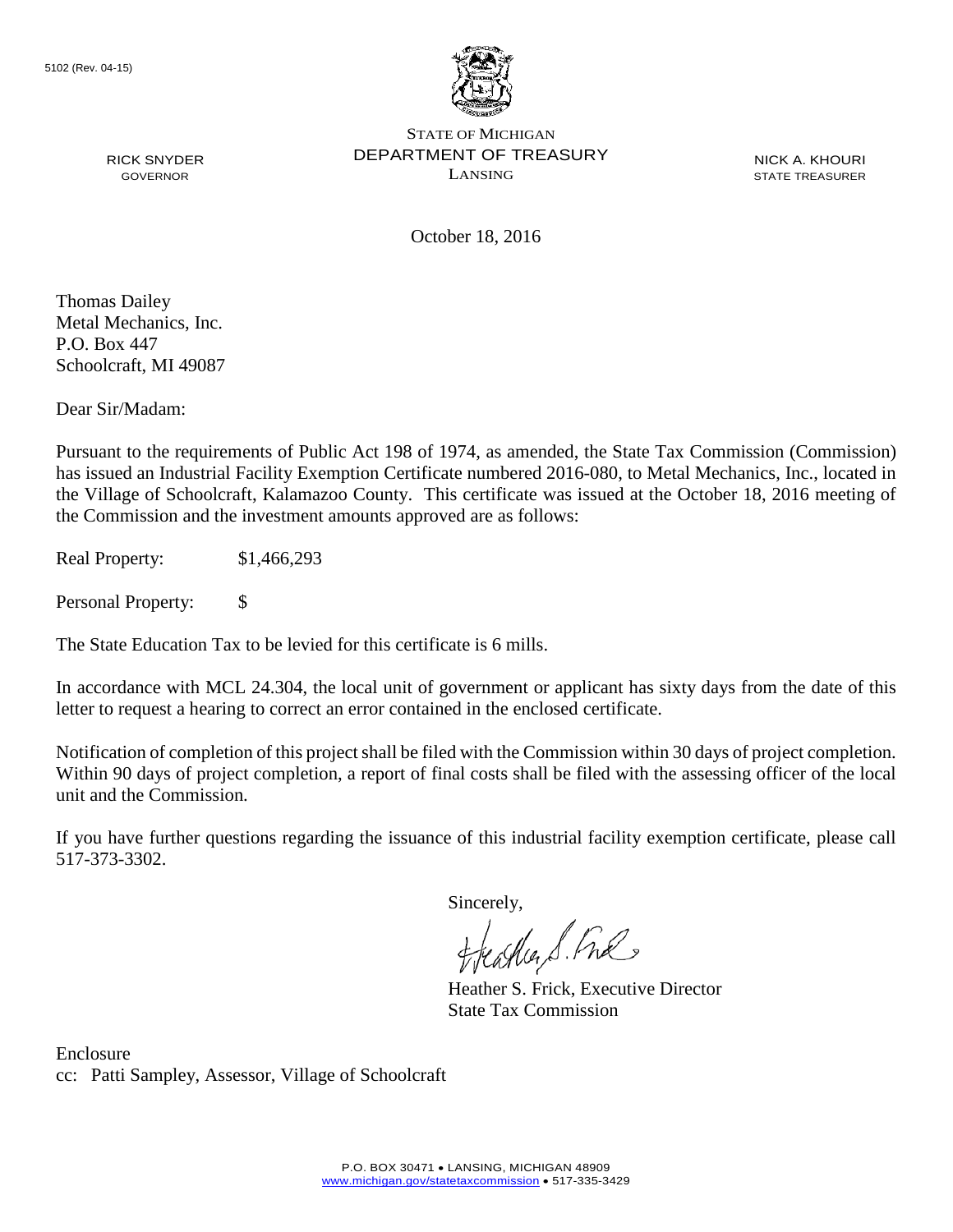Certificate No. **2016-080**

Pursuant to the provisions of Public Act 198 of 1974, as amended, the State Tax Commission hereby finds that the industrial property, as described in the approved application, hereafter referred to as the industrial facility, owned or leased by **Metal Mechanics, Inc.**, and located at **400 S. 14th Street**, Village of Schoolcraft, County of Kalamazoo, Michigan, within a Plant Rehabilitation or Industrial Development District, is intended for the construction/installation of new industrial property or for the purpose of restoration or replacement of obsolete industrial property, and complies with Section 9 and other provisions of the act.

Therefore, as provided by MCL 207.551 to 207.572, inclusive, the State Tax Commission hereby certifies this industrial facility as a **new facility.**

This certificate provides the authority for the assessor to exempt the industrial facility for which this Industrial Facilities Exemption Certificate is in effect, but not the land on which the facility is located, from ad valorem taxation. This certificate further provides the authority to levy a specific tax known as the Industrial Facilities Tax.

This certificate, unless revoked by order of the State Tax Commission as provided by Public Act 198 of 1974, as amended, shall remain in force for a period of **12** year(s) for real property and **0** year(s) for personal property**;**

**Real property component: Beginning December 31, 2016, and ending December 30, 2028.**

**The State Education Tax to be levied for the real property component of this certificate is 6 mills.**



 $\mathcal{A}$ 

Douglas B. Roberts, Chairperson State Tax Commission

A TRUE COP ATTEST Janay Jenkins<br>Michigan Department of Treasury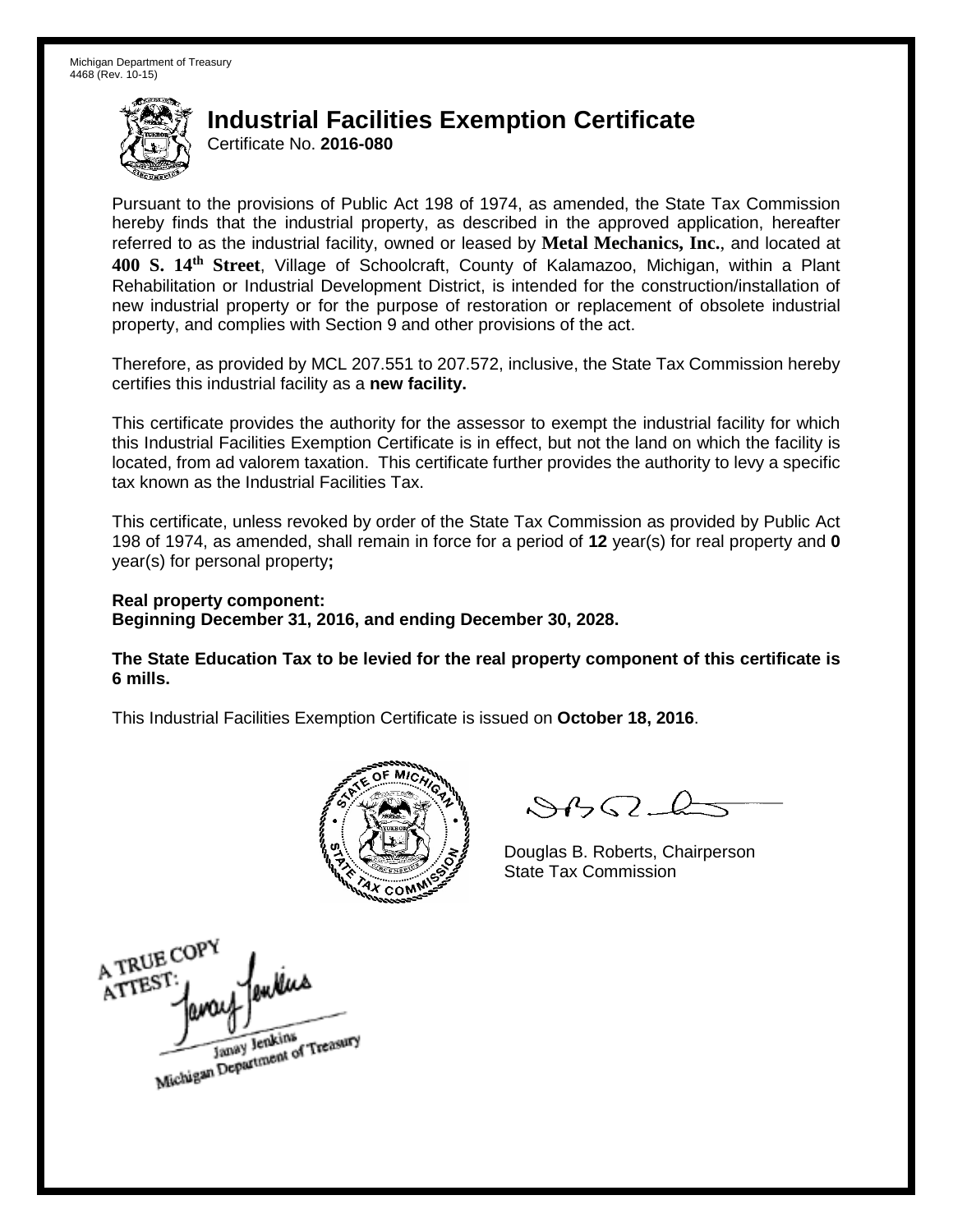

NICK A. KHOURI STATE TREASURER

October 18, 2016

Jaime Fuertes Thomson Reuters (Tax & Accounting) Inc. 3 Time Square New York, NY 10036

Dear Sir/Madam:

RICK SNYDER GOVERNOR

Pursuant to the requirements of Public Act 198 of 1974, as amended, the State Tax Commission (Commission) has issued an Industrial Facility Exemption Certificate numbered 2016-081, to Thomson Reuters (Tax & Accounting) Inc., located in Pittsfield Charter Township, Washtenaw County. This certificate was issued at the October 18, 2016 meeting of the Commission and the investment amounts approved are as follows:

Real Property: \$8,441,349

Personal Property: \$6,440,321

The State Education Tax to be levied for this certificate is 6 mills.

In accordance with MCL 24.304, the local unit of government or applicant has sixty days from the date of this letter to request a hearing to correct an error contained in the enclosed certificate.

Notification of completion of this project shall be filed with the Commission within 30 days of project completion. Within 90 days of project completion, a report of final costs shall be filed with the assessing officer of the local unit and the Commission.

If you have further questions regarding the issuance of this industrial facility exemption certificate, please call 517-373-3302.

Sincerely,

feastles S. Ful

Heather S. Frick, Executive Director State Tax Commission

Enclosure cc: Barbara L. Mcdermott, Assessor, Pittsfield Charter Township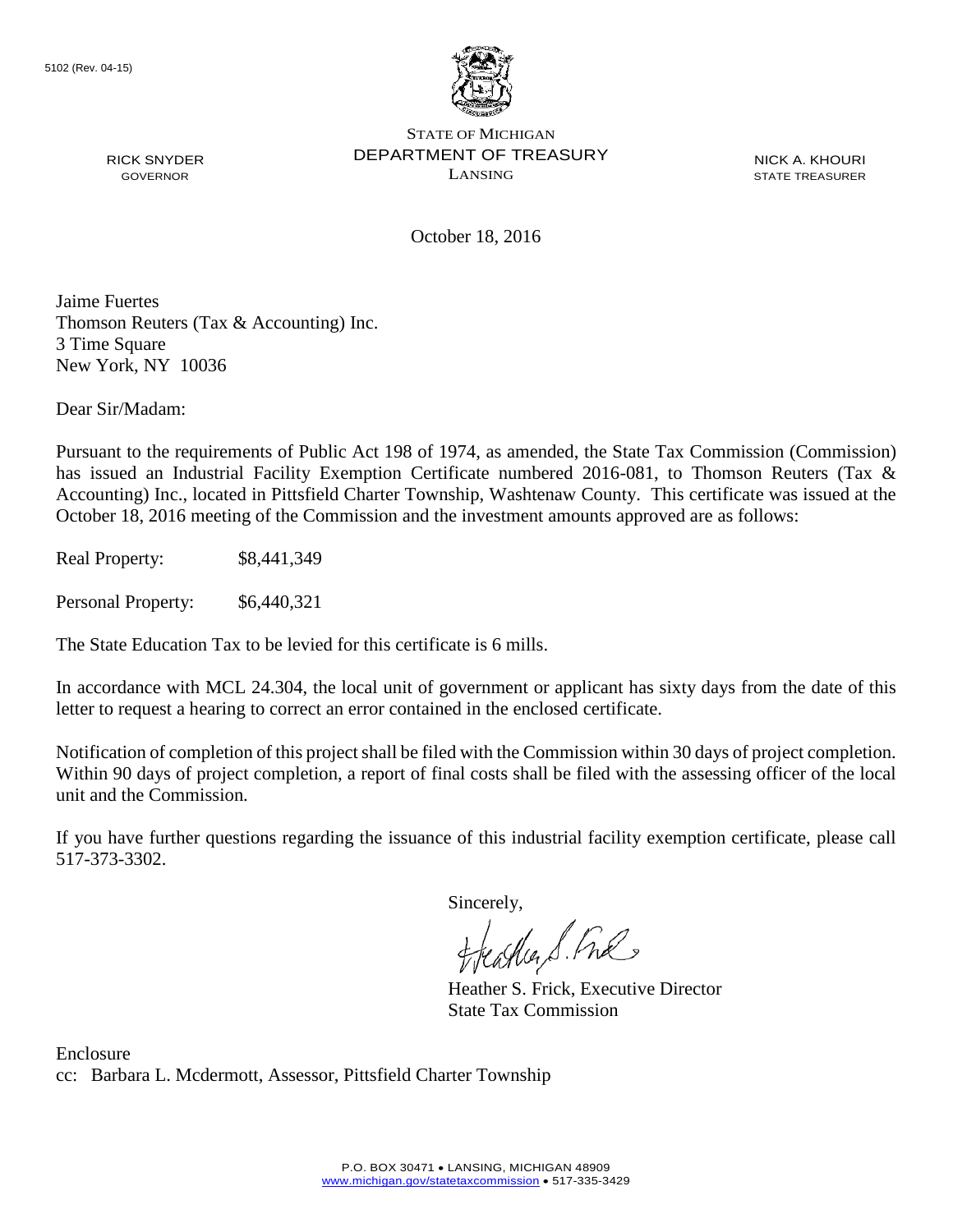Certificate No. **2016-081**

Pursuant to the provisions of Public Act 198 of 1974, as amended, the State Tax Commission hereby finds that the industrial property, as described in the approved application, hereafter referred to as the industrial facility, owned or leased by **Thomson Reuters (Tax & Accounting) Inc.**, and located at **6300 Interfirst Drive**, Pittsfield Charter Township, County of Washtenaw, Michigan, within a Plant Rehabilitation or Industrial Development District, is intended for the construction/installation of new industrial property or for the purpose of restoration or replacement of obsolete industrial property, and complies with Section 9 and other provisions of the act.

Therefore, as provided by MCL 207.551 to 207.572, inclusive, the State Tax Commission hereby certifies this industrial facility as a **new facility.**

This certificate provides the authority for the assessor to exempt the industrial facility for which this Industrial Facilities Exemption Certificate is in effect, but not the land on which the facility is located, from ad valorem taxation. This certificate further provides the authority to levy a specific tax known as the Industrial Facilities Tax.

This certificate, unless revoked by order of the State Tax Commission as provided by Public Act 198 of 1974, as amended, shall remain in force for a period of **6** year(s) for real property and **6** year(s) for personal property**;**

**Real property component: Beginning December 31, 2016, and ending December 30, 2022.**

**The State Education Tax to be levied for the real property component of this certificate is 6 mills.**

**Personal property component:**

**Beginning December 31, 2016, and ending December 30, 2022.**

**The State Education Tax to be levied for the personal property component of this certificate is 6 mills, unless exempted by MCL 207.564(4) which was enacted with the creation of the Michigan Business Tax.\***

This Industrial Facilities Exemption Certificate is issued on **October 18, 2016**.





 $\mathcal{A} \cap \mathcal{A}$ 

Douglas B. Roberts, Chairperson State Tax Commission

\*Contact the local assessor for further clarification regarding the classification and tax applied to the personal property component of this certificate.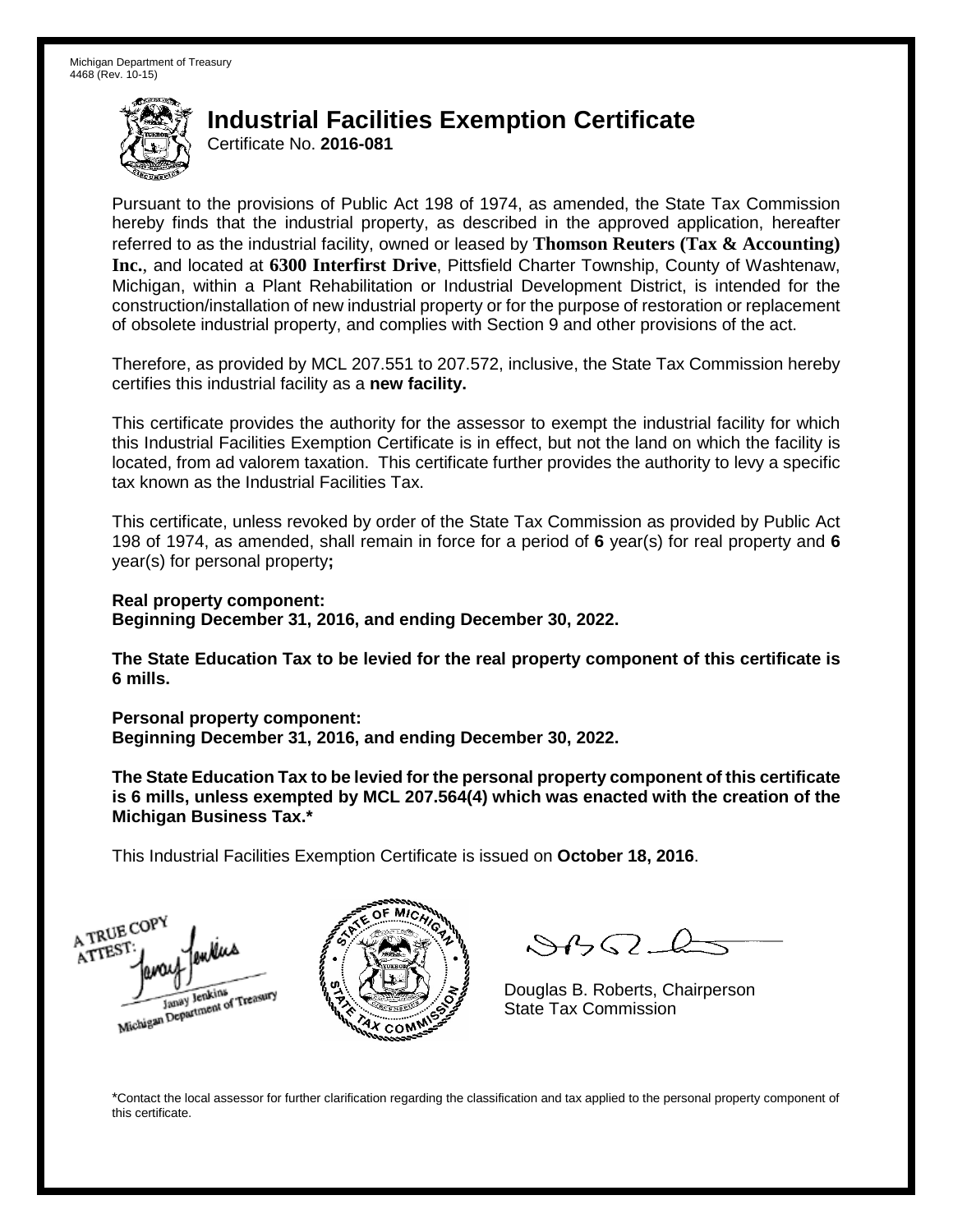

NICK A. KHOURI STATE TREASURER

October 18, 2016

Michael Kirby Kirby Steel, Inc. 4072 Flint Asphalt Drive Burton, MI 48529

RICK SNYDER GOVERNOR

Dear Sir/Madam:

Pursuant to the requirements of Public Act 198 of 1974, as amended, the State Tax Commission (Commission) has issued an Industrial Facility Exemption Certificate numbered 2016-092, to Kirby Steel, Inc., located in the City of Burton, Genesee County. This certificate was issued at the October 18, 2016 meeting of the Commission and the investment amounts approved are as follows:

Real Property: \$1,000,000

Personal Property: \$100,000

The State Education Tax to be levied for this certificate is 6 mills.

In accordance with MCL 24.304, the local unit of government or applicant has sixty days from the date of this letter to request a hearing to correct an error contained in the enclosed certificate.

Notification of completion of this project shall be filed with the Commission within 30 days of project completion. Within 90 days of project completion, a report of final costs shall be filed with the assessing officer of the local unit and the Commission.

If you have further questions regarding the issuance of this industrial facility exemption certificate, please call 517-373-3302.

Sincerely,

teather S. Ful

Heather S. Frick, Executive Director State Tax Commission

Enclosure cc: William E. Fowler, Assessor, City of Burton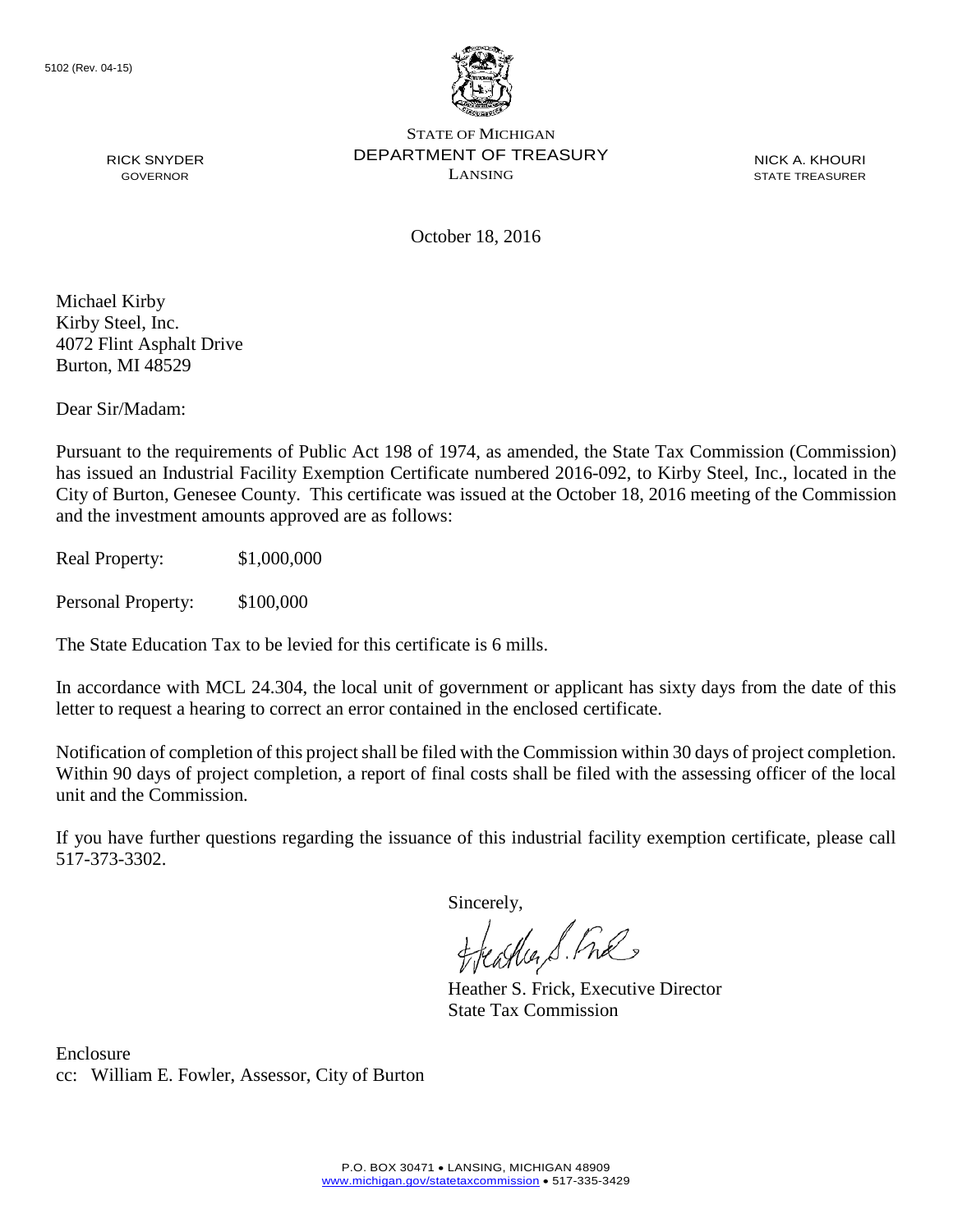Certificate No. **2016-092**

Pursuant to the provisions of Public Act 198 of 1974, as amended, the State Tax Commission hereby finds that the industrial property, as described in the approved application, hereafter referred to as the industrial facility, owned or leased by **Kirby Steel, Inc.**, and located at **4072 Flint Asphalt Drive**, City of Burton, County of Genesee, Michigan, within a Plant Rehabilitation or Industrial Development District, is intended for the construction/installation of new industrial property or for the purpose of restoration or replacement of obsolete industrial property, and complies with Section 9 and other provisions of the act.

Therefore, as provided by MCL 207.551 to 207.572, inclusive, the State Tax Commission hereby certifies this industrial facility as a **new facility.**

This certificate provides the authority for the assessor to exempt the industrial facility for which this Industrial Facilities Exemption Certificate is in effect, but not the land on which the facility is located, from ad valorem taxation. This certificate further provides the authority to levy a specific tax known as the Industrial Facilities Tax.

This certificate, unless revoked by order of the State Tax Commission as provided by Public Act 198 of 1974, as amended, shall remain in force for a period of **12** year(s) for real property and **12** year(s) for personal property**;**

**Real property component: Beginning December 31, 2017, and ending December 30, 2029.**

**The State Education Tax to be levied for the real property component of this certificate is 6 mills.**

**Personal property component:**

**Beginning December 31, 2017, and ending December 30, 2029.**

**The State Education Tax to be levied for the personal property component of this certificate is 6 mills, unless exempted by MCL 207.564(4) which was enacted with the creation of the Michigan Business Tax.\***

This Industrial Facilities Exemption Certificate is issued on **October 18, 2016**.

A TRUE COP ATTES Janay Jenkins<br>Michigan Department of Treasury



 $\mathcal{A}(\mathcal{C})$ 

Douglas B. Roberts, Chairperson State Tax Commission

\*Contact the local assessor for further clarification regarding the classification and tax applied to the personal property component of this certificate.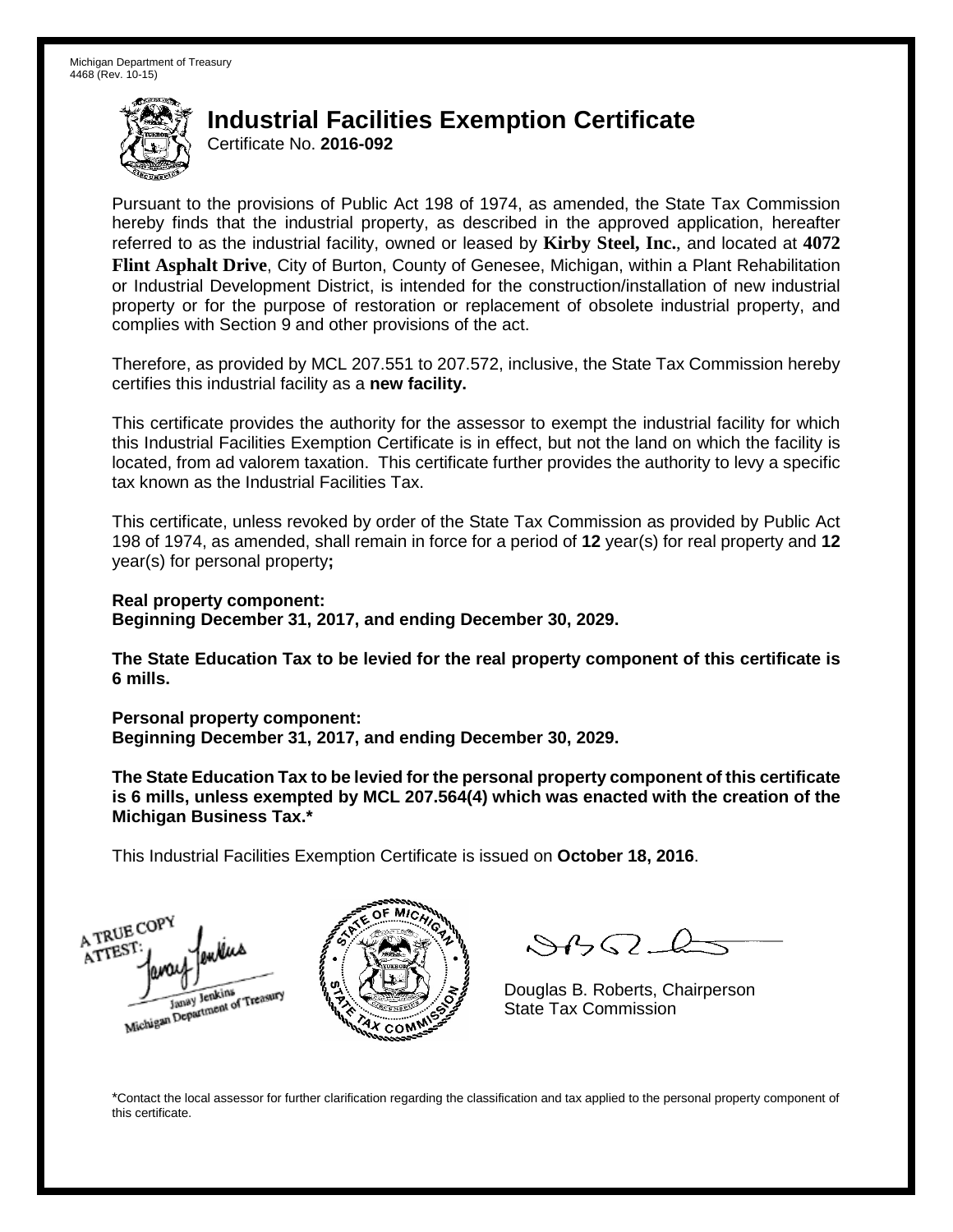

NICK A. KHOURI STATE TREASURER

October 18, 2016

Jon Degaynor Stoneridge, Inc. 39625 Mackenzie Drive Novi, MI 48377

RICK SNYDER GOVERNOR

Dear Sir/Madam:

Pursuant to the requirements of Public Act 198 of 1974, as amended, the State Tax Commission (Commission) has issued an Industrial Facility Exemption Certificate numbered 2016-095, to Stoneridge, Inc., located in the City of Novi, Oakland County. This certificate was issued at the October 18, 2016 meeting of the Commission and the investment amounts approved are as follows:

Real Property: \$1,500,000

Personal Property: \$

The State Education Tax to be levied for this certificate is 6 mills.

In accordance with MCL 24.304, the local unit of government or applicant has sixty days from the date of this letter to request a hearing to correct an error contained in the enclosed certificate.

Notification of completion of this project shall be filed with the Commission within 30 days of project completion. Within 90 days of project completion, a report of final costs shall be filed with the assessing officer of the local unit and the Commission.

If you have further questions regarding the issuance of this industrial facility exemption certificate, please call 517-373-3302.

Sincerely,

teacher S. Ful

Heather S. Frick, Executive Director State Tax Commission

Enclosure cc: Micheal R. Lohmeier, Assessor, City of Novi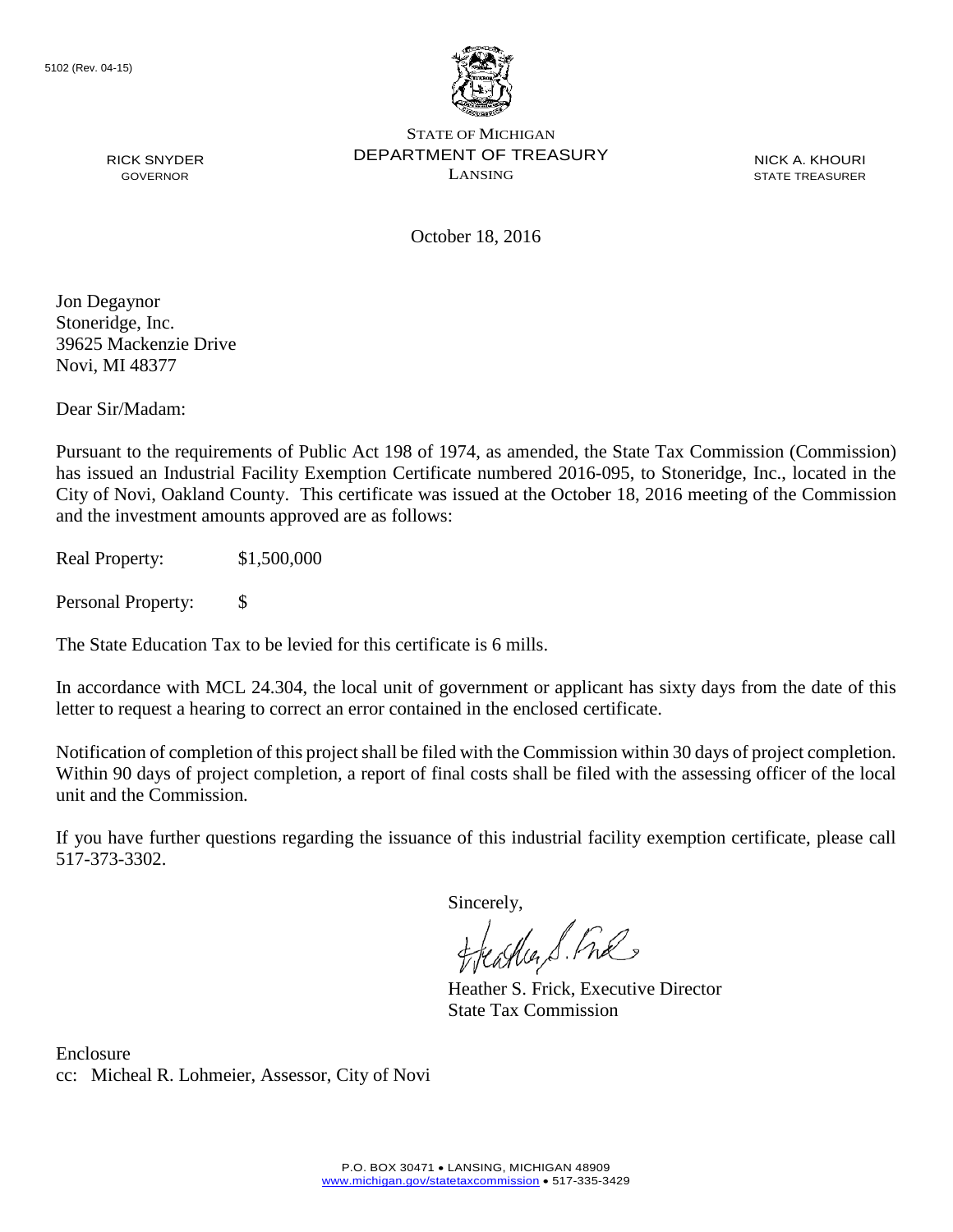Certificate No. **2016-095**

Pursuant to the provisions of Public Act 198 of 1974, as amended, the State Tax Commission hereby finds that the industrial property, as described in the approved application, hereafter referred to as the industrial facility, owned or leased by **Stoneridge, Inc.**, and located at **39625 Mackenzie Drive**, City of Novi, County of Oakland, Michigan, within a Plant Rehabilitation or Industrial Development District, is intended for the construction/installation of new industrial property or for the purpose of restoration or replacement of obsolete industrial property, and complies with Section 9 and other provisions of the act.

Therefore, as provided by MCL 207.551 to 207.572, inclusive, the State Tax Commission hereby certifies this industrial facility as a **new facility.**

This certificate provides the authority for the assessor to exempt the industrial facility for which this Industrial Facilities Exemption Certificate is in effect, but not the land on which the facility is located, from ad valorem taxation. This certificate further provides the authority to levy a specific tax known as the Industrial Facilities Tax.

This certificate, unless revoked by order of the State Tax Commission as provided by Public Act 198 of 1974, as amended, shall remain in force for a period of **2** year(s) for real property and **0** year(s) for personal property**;**

**Real property component: Beginning December 31, 2016, and ending December 30, 2028.**

**The State Education Tax to be levied for the real property component of this certificate is 6 mills.**



 $\mathcal{A}$ 

Douglas B. Roberts, Chairperson State Tax Commission

A TRUE COPY A TTEST Janay Jenkins<br>Michigan Department of Treasury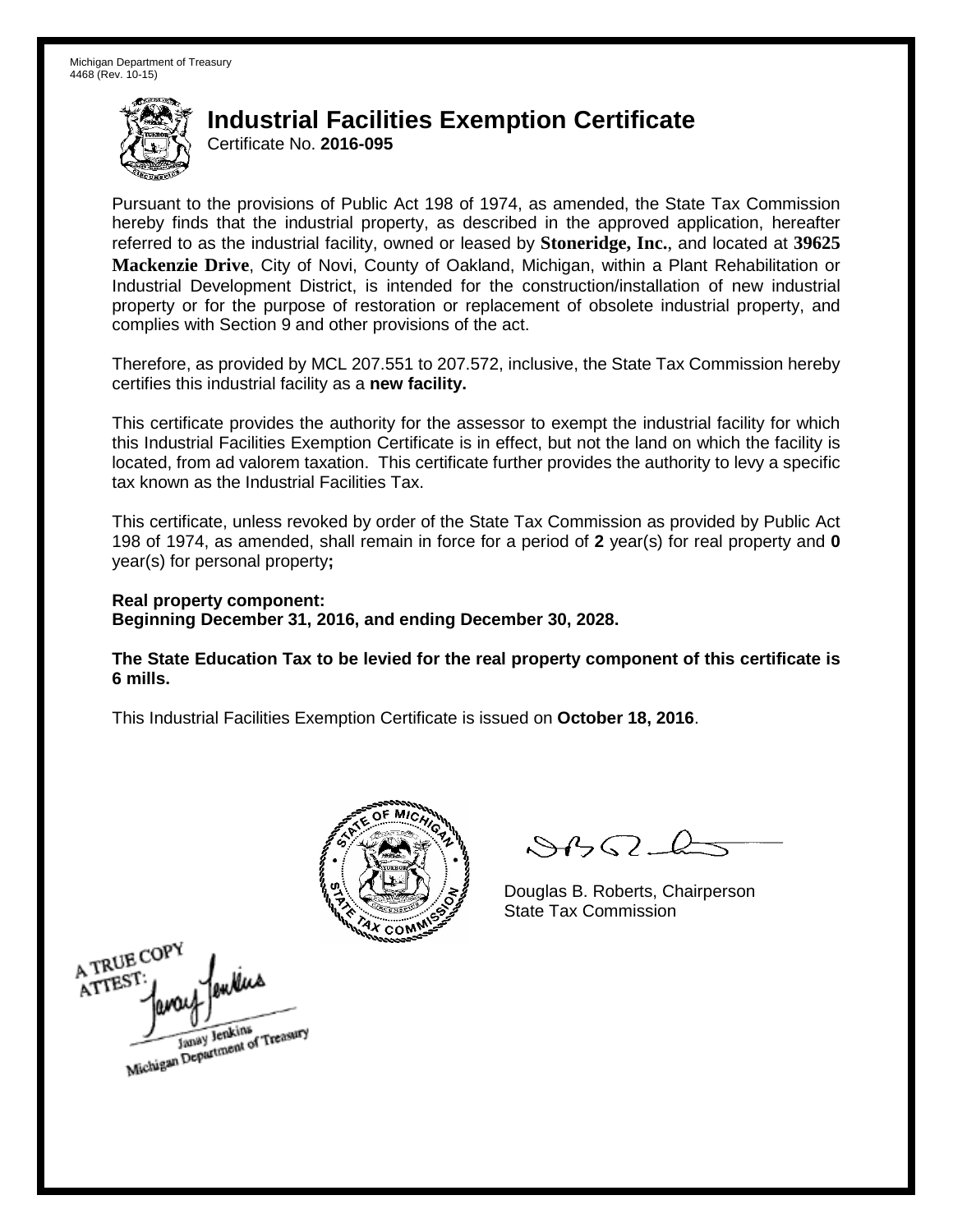

NICK A. KHOURI STATE TREASURER

October 18, 2016

Mr. John C. Bowen BoCo Enterprises, Inc. 43700 Expo Center Drive Novi, MI 48375

RICK SNYDER GOVERNOR

Dear Sir/Madam:

Pursuant to the requirements of Public Act 198 of 1974, as amended, the State Tax Commission (Commission) has issued an Industrial Facility Exemption Certificate numbered 2016-096, to BoCo Enterprises, Inc., located in the City of Novi, Oakland County. This certificate was issued at the October 18, 2016 meeting of the Commission and the investment amounts approved are as follows:

Real Property: \$10,000,000

Personal Property: \$

The State Education Tax to be levied for this certificate is 6 mills.

In accordance with MCL 24.304, the local unit of government or applicant has sixty days from the date of this letter to request a hearing to correct an error contained in the enclosed certificate.

Notification of completion of this project shall be filed with the Commission within 30 days of project completion. Within 90 days of project completion, a report of final costs shall be filed with the assessing officer of the local unit and the Commission.

If you have further questions regarding the issuance of this industrial facility exemption certificate, please call 517-373-3302.

Sincerely,

teaglien S. Ful

Heather S. Frick, Executive Director State Tax Commission

Enclosure cc: Micheal R. Lohmeier, Assessor, City of Novi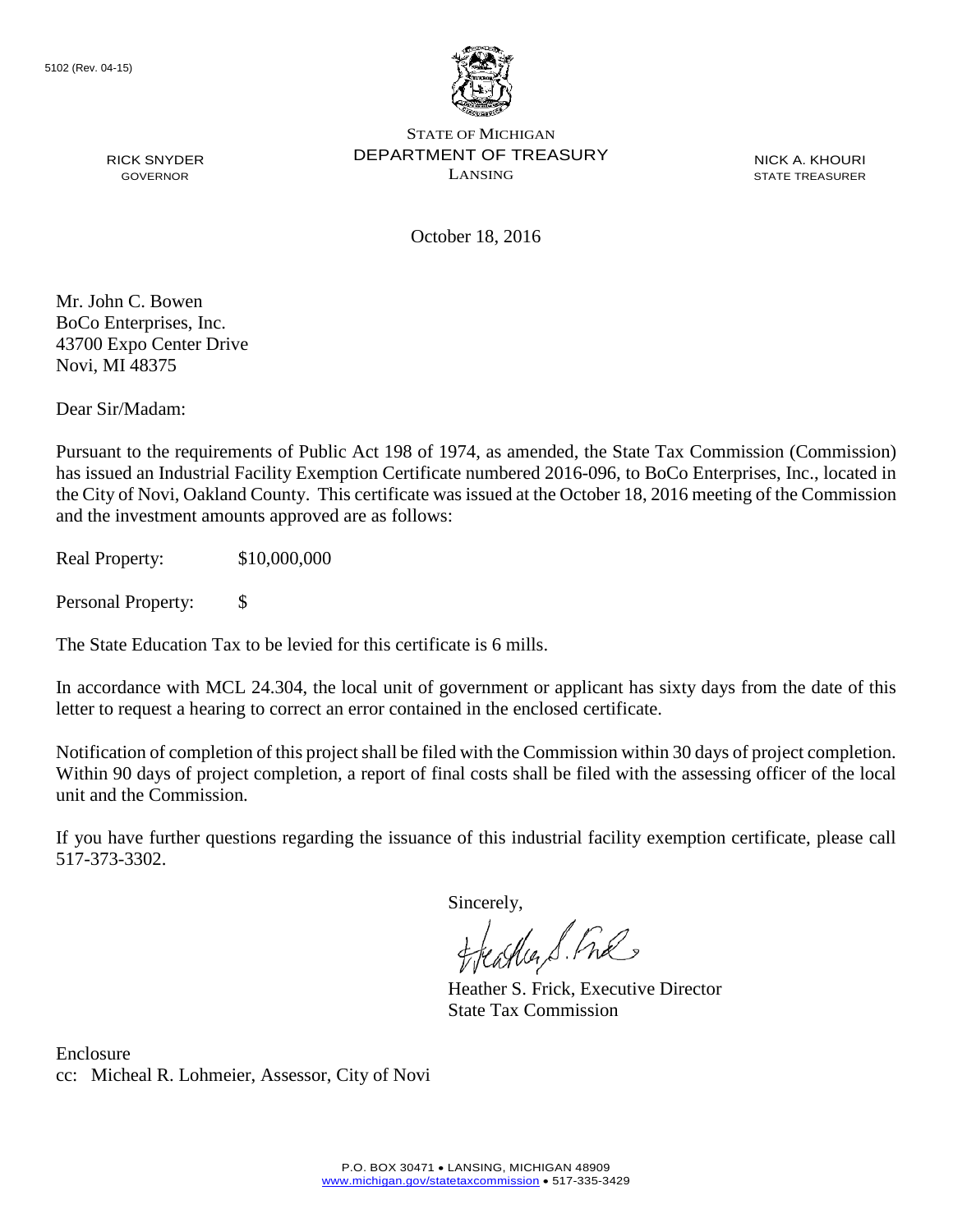Certificate No. **2016-096**

Pursuant to the provisions of Public Act 198 of 1974, as amended, the State Tax Commission hereby finds that the industrial property, as described in the approved application, hereafter referred to as the industrial facility, owned or leased by **BoCo Enterprises, Inc.**, and located at **43700 Expo Center Drive**, City of Novi, County of Oakland, Michigan, within a Plant Rehabilitation or Industrial Development District, is intended for the construction/installation of new industrial property or for the purpose of restoration or replacement of obsolete industrial property, and complies with Section 9 and other provisions of the act.

Therefore, as provided by MCL 207.551 to 207.572, inclusive, the State Tax Commission hereby certifies this industrial facility as a **new facility.**

This certificate provides the authority for the assessor to exempt the industrial facility for which this Industrial Facilities Exemption Certificate is in effect, but not the land on which the facility is located, from ad valorem taxation. This certificate further provides the authority to levy a specific tax known as the Industrial Facilities Tax.

This certificate, unless revoked by order of the State Tax Commission as provided by Public Act 198 of 1974, as amended, shall remain in force for a period of **12** year(s) for real property and **0** year(s) for personal property**;**

**Real property component: Beginning December 31, 2016, and ending December 30, 2029.**

**The State Education Tax to be levied for the real property component of this certificate is 6 mills.**



 $\mathcal{S}$ 

Douglas B. Roberts, Chairperson State Tax Commission

A TRUE COPY ATTEST ,Nu Janay Jenkins<br>Michigan Department of Treasury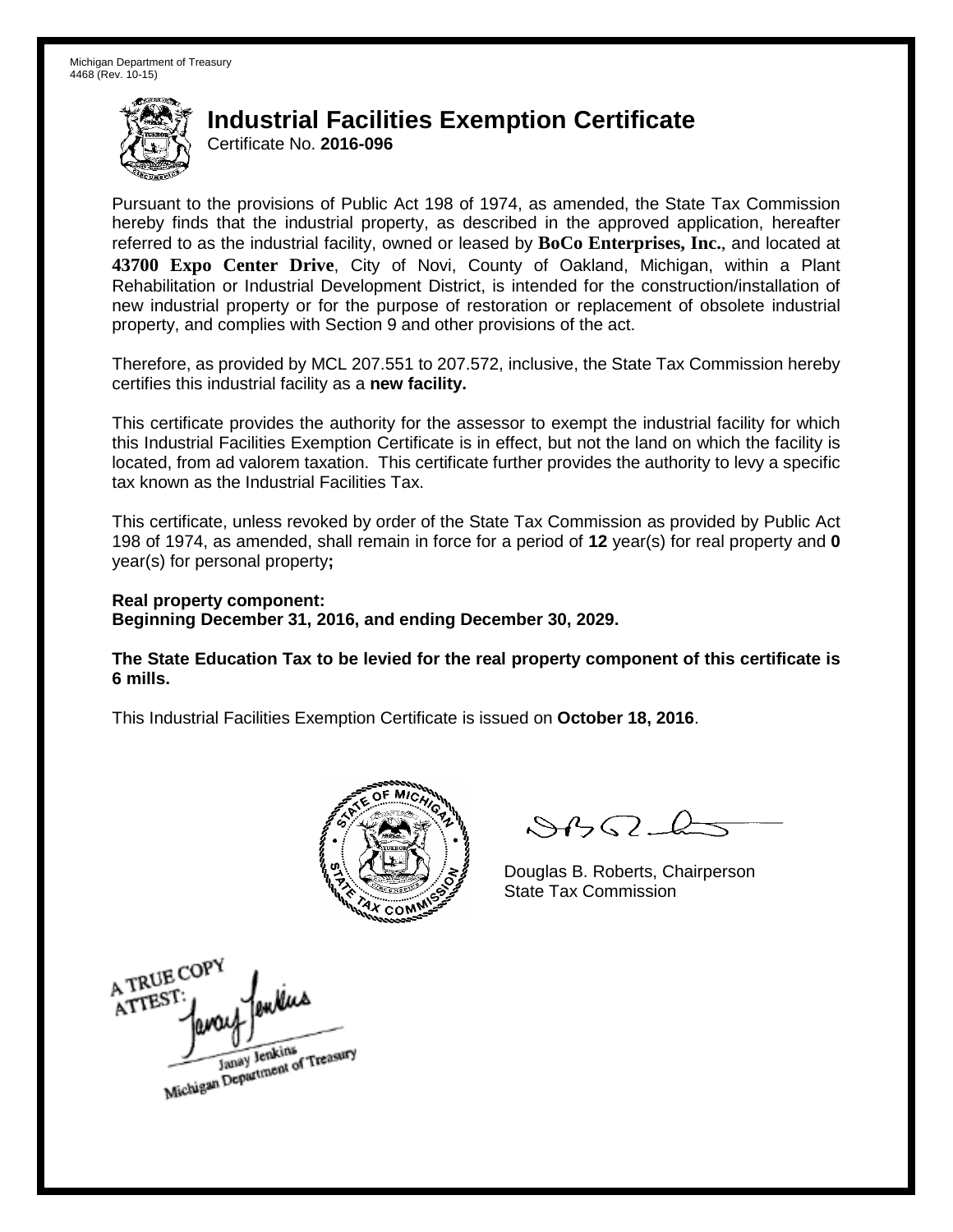

NICK A. KHOURI STATE TREASURER

October 18, 2016

Michael Nitzsche Gourmet International Ltd. 5253 Patterson Avenue Kentwood, MI 49512

RICK SNYDER GOVERNOR

Dear Sir/Madam:

Pursuant to the requirements of Public Act 198 of 1974, as amended, the State Tax Commission (Commission) has issued an Industrial Facility Exemption Certificate numbered 2016-100, to Gourmet International Ltd., located in the City of Kentwood, Kent County. This certificate was issued at the October 18, 2016 meeting of the Commission and the investment amounts approved are as follows:

Real Property: \$5,955,843

Personal Property: \$

The State Education Tax to be levied for this certificate is 6 mills.

In accordance with MCL 24.304, the local unit of government or applicant has sixty days from the date of this letter to request a hearing to correct an error contained in the enclosed certificate.

Notification of completion of this project shall be filed with the Commission within 30 days of project completion. Within 90 days of project completion, a report of final costs shall be filed with the assessing officer of the local unit and the Commission.

If you have further questions regarding the issuance of this industrial facility exemption certificate, please call 517-373-3302.

Sincerely,

teaglien S. Ful

Heather S. Frick, Executive Director State Tax Commission

Enclosure cc: Evan A. Johnson, Assessor, City of Kentwood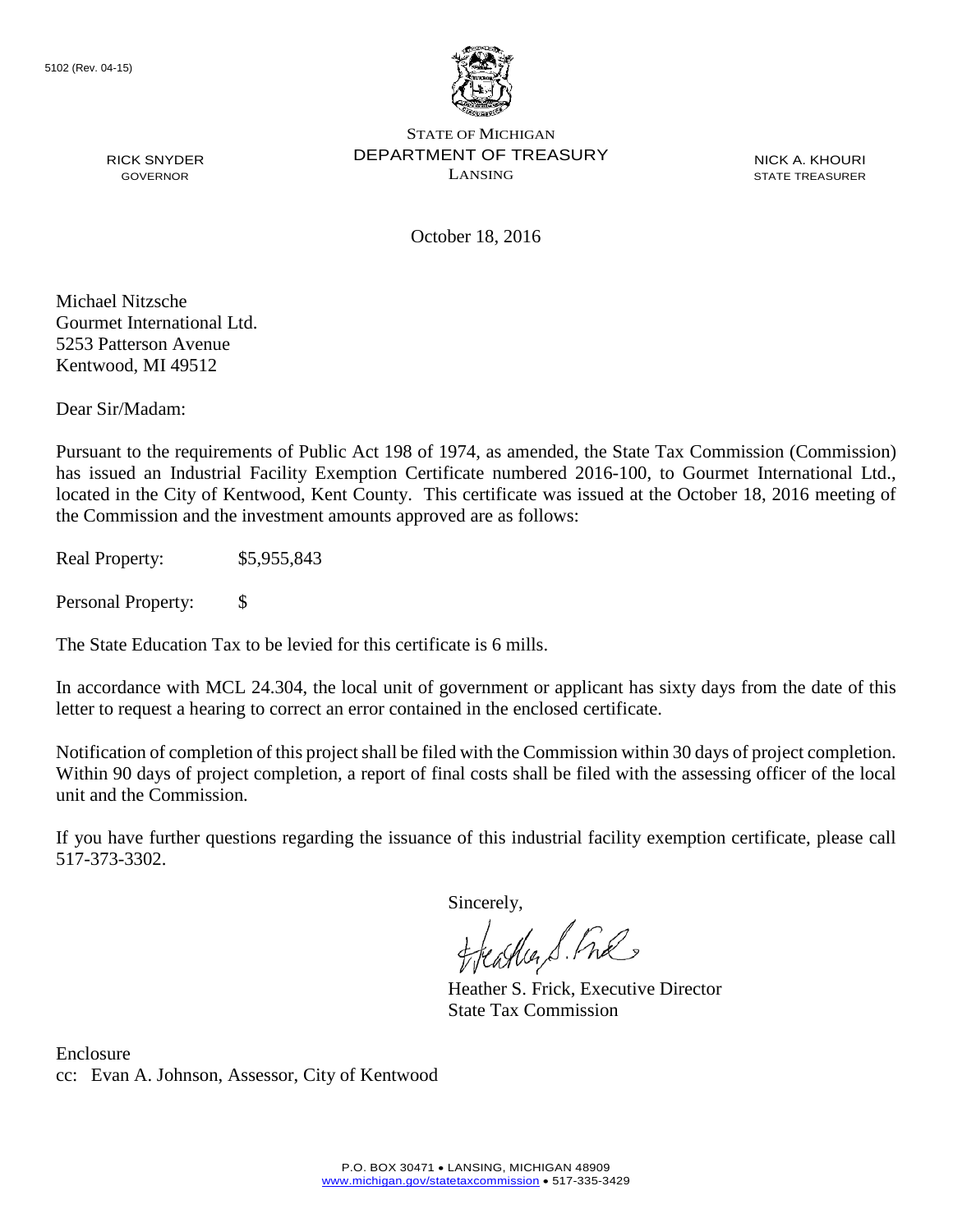Certificate No. **2016-100**

Pursuant to the provisions of Public Act 198 of 1974, as amended, the State Tax Commission hereby finds that the industrial property, as described in the approved application, hereafter referred to as the industrial facility, owned or leased by **Gourmet International Ltd.**, and located at **5253 Patterson Avenue**, City of Kentwood, County of Kent, Michigan, within a Plant Rehabilitation or Industrial Development District, is intended for the construction/installation of new industrial property or for the purpose of restoration or replacement of obsolete industrial property, and complies with Section 9 and other provisions of the act.

Therefore, as provided by MCL 207.551 to 207.572, inclusive, the State Tax Commission hereby certifies this industrial facility as a **new facility.**

This certificate provides the authority for the assessor to exempt the industrial facility for which this Industrial Facilities Exemption Certificate is in effect, but not the land on which the facility is located, from ad valorem taxation. This certificate further provides the authority to levy a specific tax known as the Industrial Facilities Tax.

This certificate, unless revoked by order of the State Tax Commission as provided by Public Act 198 of 1974, as amended, shall remain in force for a period of **12** year(s) for real property and **0** year(s) for personal property**;**

**Real property component: Beginning December 31, 2016, and ending December 30, 2028.**

**The State Education Tax to be levied for the real property component of this certificate is 6 mills.**



 $\mathcal{A}$ 

Douglas B. Roberts, Chairperson State Tax Commission

A TRUE COPY mlus A TTEST Janay Jenkins<br>Michigan Department of Treasury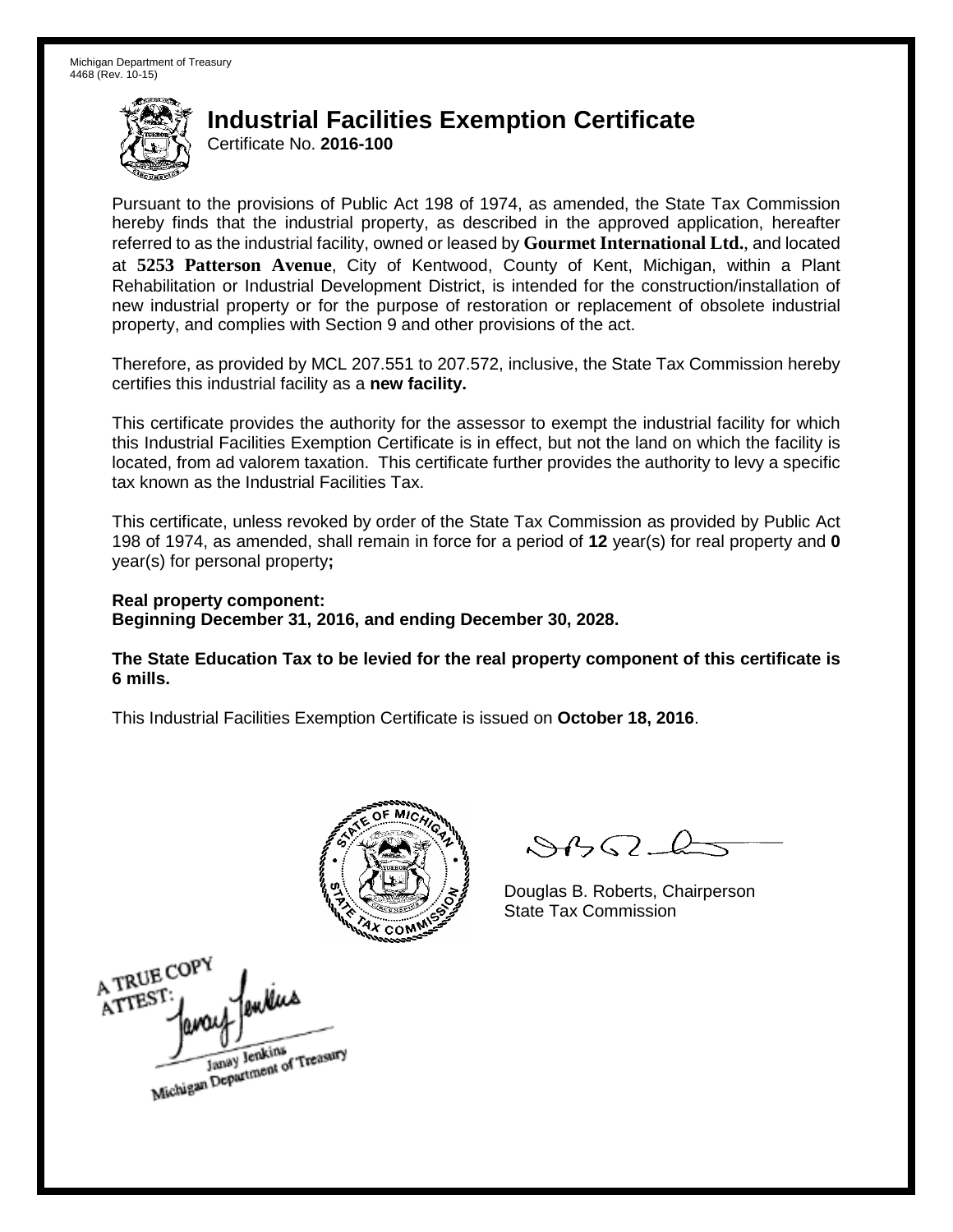

NICK A. KHOURI STATE TREASURER

October 18, 2016

Thane Grove Gladwin Tank Manufacturing, Inc. 207 Industrial Drive Gladwin, MI 48624

RICK SNYDER GOVERNOR

Dear Sir/Madam:

Pursuant to the requirements of Public Act 198 of 1974, as amended, the State Tax Commission (Commission) has issued an Industrial Facility Exemption Certificate numbered 2016-101, to Gladwin Tank Manufacturing, Inc., located in the City of Gladwin, Gladwin County. This certificate was issued at the October 18, 2016 meeting of the Commission and the investment amounts approved are as follows:

Real Property: \$

Personal Property: \$150,372

The State Education Tax to be levied for this certificate is 6 mills.

In accordance with MCL 24.304, the local unit of government or applicant has sixty days from the date of this letter to request a hearing to correct an error contained in the enclosed certificate.

Notification of completion of this project shall be filed with the Commission within 30 days of project completion. Within 90 days of project completion, a report of final costs shall be filed with the assessing officer of the local unit and the Commission.

If you have further questions regarding the issuance of this industrial facility exemption certificate, please call 517-373-3302.

Sincerely,

teacher S. Ful

Heather S. Frick, Executive Director State Tax Commission

Enclosure cc: Bernadette L. Weaver, Assessor, City of Gladwin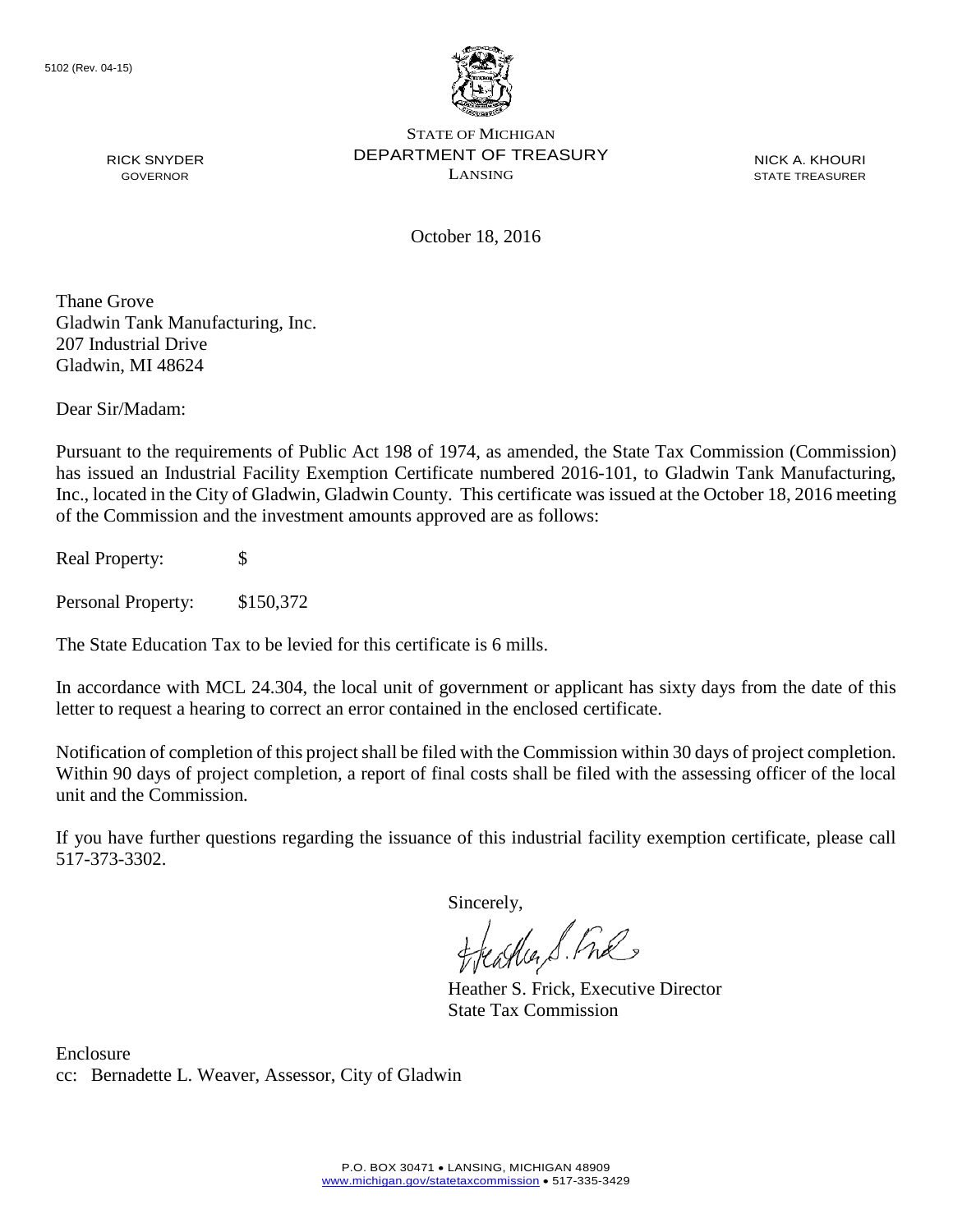Certificate No. **2016-101**

Pursuant to the provisions of Public Act 198 of 1974, as amended, the State Tax Commission hereby finds that the industrial property, as described in the approved application, hereafter referred to as the industrial facility, owned or leased by **Gladwin Tank Manufacturing, Inc.**, and located at **207 Industrial Drive**, City of Gladwin, County of Gladwin, Michigan, within a Plant Rehabilitation or Industrial Development District, is intended for the construction/installation of new industrial property or for the purpose of restoration or replacement of obsolete industrial property, and complies with Section 9 and other provisions of the act.

Therefore, as provided by MCL 207.551 to 207.572, inclusive, the State Tax Commission hereby certifies this industrial facility as a **new facility.**

This certificate provides the authority for the assessor to exempt the industrial facility for which this Industrial Facilities Exemption Certificate is in effect, but not the land on which the facility is located, from ad valorem taxation. This certificate further provides the authority to levy a specific tax known as the Industrial Facilities Tax.

This certificate, unless revoked by order of the State Tax Commission as provided by Public Act 198 of 1974, as amended, shall remain in force for a period of **0** year(s) for real property and **12** year(s) for personal property**;**

**Personal property component: Beginning December 31, 2016, and ending December 30, 2028.**

**The State Education Tax to be levied for the personal property component of this certificate is 6 mills, unless exempted by MCL 207.564(4) which was enacted with the creation of the Michigan Business Tax.\***

This Industrial Facilities Exemption Certificate is issued on **October 18, 2016**.





 $\mathcal{S}4\mathcal{G}$ 

Douglas B. Roberts, Chairperson State Tax Commission

\*Contact the local assessor for further clarification regarding the classification and tax applied to the personal property component of this certificate.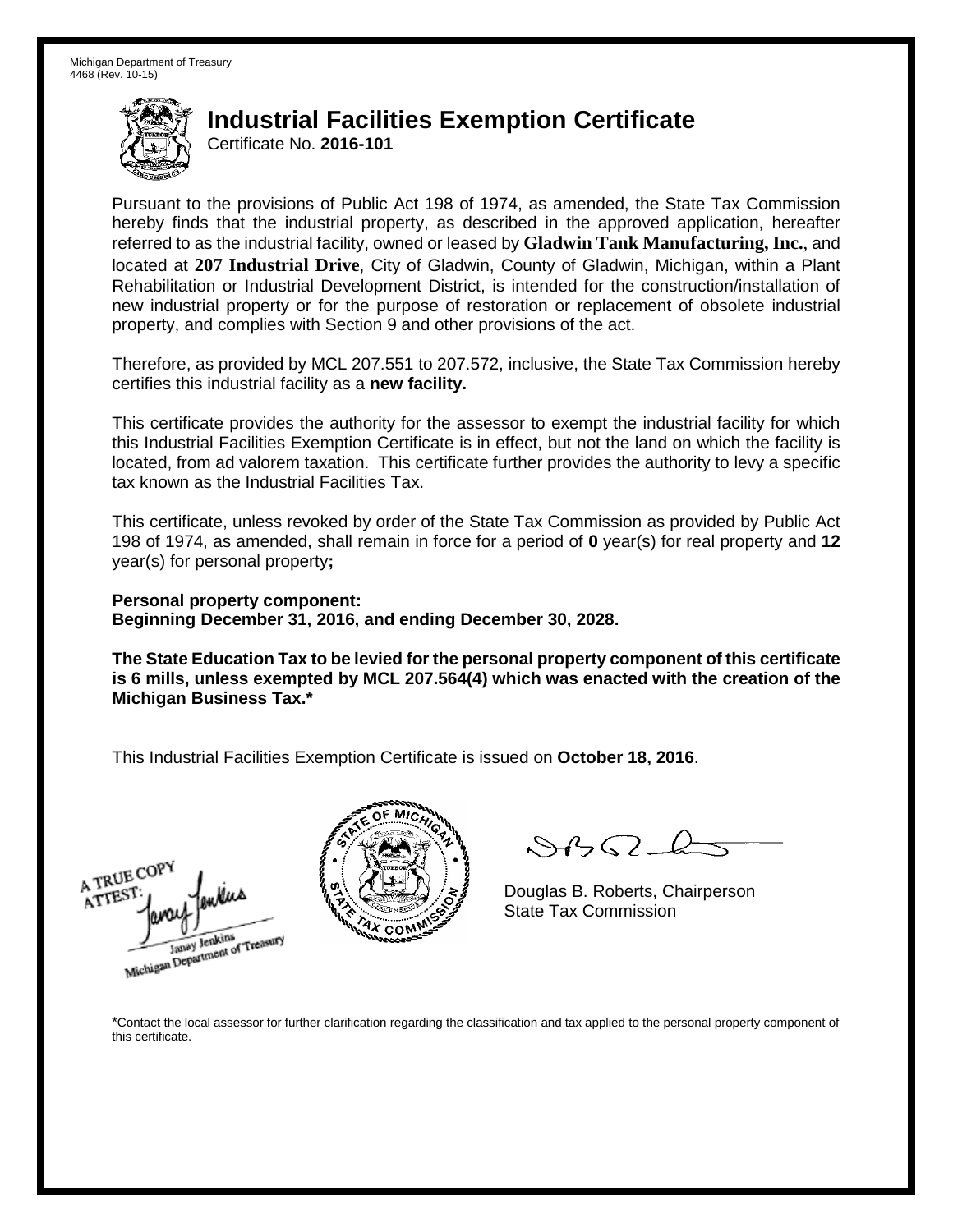

NICK A. KHOURI STATE TREASURER

October 18, 2016

James Jastifer Chem-Trend Limited Partnership 1445 McPherson Park Howell, MI 48843

RICK SNYDER GOVERNOR

Dear Sir/Madam:

Pursuant to the requirements of Public Act 198 of 1974, as amended, the State Tax Commission (Commission) has issued an Industrial Facility Exemption Certificate numbered 2016-102, to Chem-Trend Limited Partnership, located in the City of Howell, Livingston County. This certificate was issued at the October 18, 2016 meeting of the Commission and the investment amounts approved are as follows:

Real Property: \$2,930,000

Personal Property: \$

The State Education Tax to be levied for this certificate is 6 mills.

In accordance with MCL 24.304, the local unit of government or applicant has sixty days from the date of this letter to request a hearing to correct an error contained in the enclosed certificate.

Notification of completion of this project shall be filed with the Commission within 30 days of project completion. Within 90 days of project completion, a report of final costs shall be filed with the assessing officer of the local unit and the Commission.

If you have further questions regarding the issuance of this industrial facility exemption certificate, please call 517-373-3302.

Sincerely,

teaglier S. Fral

Heather S. Frick, Executive Director State Tax Commission

Enclosure cc: Josephine Lentine-Tomaszewski, Assessor, City of Howell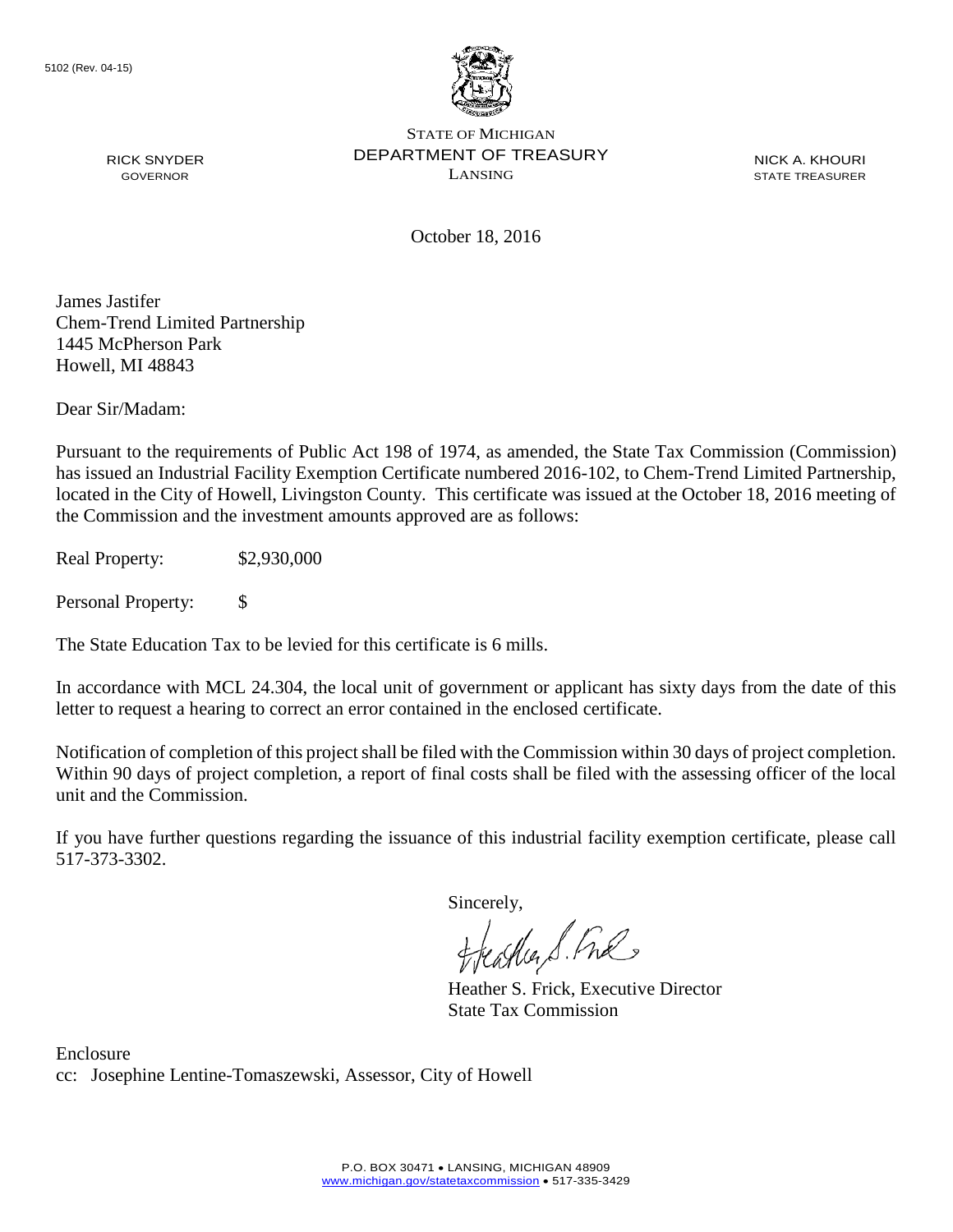Certificate No. **2016-102**

Pursuant to the provisions of Public Act 198 of 1974, as amended, the State Tax Commission hereby finds that the industrial property, as described in the approved application, hereafter referred to as the industrial facility, owned or leased by **Chem-Trend Limited Partnership**, and located at **1445 Mcpherson Park**, City of Howell, County of Livingston, Michigan, within a Plant Rehabilitation or Industrial Development District, is intended for the construction/installation of new industrial property or for the purpose of restoration or replacement of obsolete industrial property, and complies with Section 9 and other provisions of the act.

Therefore, as provided by MCL 207.551 to 207.572, inclusive, the State Tax Commission hereby certifies this industrial facility as a **new facility.**

This certificate provides the authority for the assessor to exempt the industrial facility for which this Industrial Facilities Exemption Certificate is in effect, but not the land on which the facility is located, from ad valorem taxation. This certificate further provides the authority to levy a specific tax known as the Industrial Facilities Tax.

This certificate, unless revoked by order of the State Tax Commission as provided by Public Act 198 of 1974, as amended, shall remain in force for a period of **12** year(s) for real property and **0** year(s) for personal property**;**

**Real property component: Beginning December 31, 2016, and ending December 30, 2028.**

**The State Education Tax to be levied for the real property component of this certificate is 6 mills.**



 $\mathcal{A}_{1} \cap \mathcal{C}$ 

Douglas B. Roberts, Chairperson State Tax Commission

A TRUE COPY enkins ATTEST: Janay Jenkins<br>Michigan Department of Treasury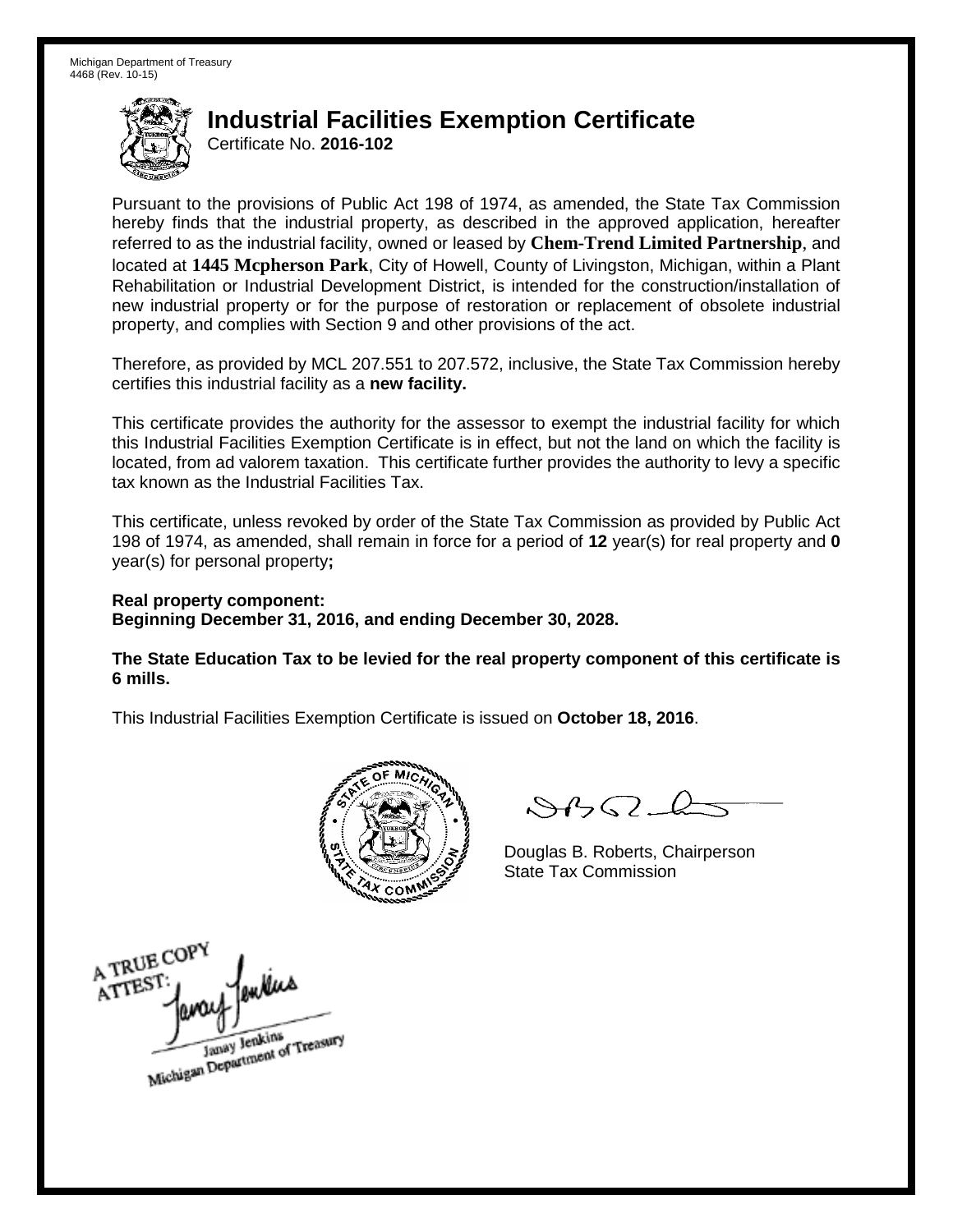

NICK A. KHOURI STATE TREASURER

October 18, 2016

Majestic Industries Inc 15378 Hallmark Macomb Twp, MI 48042

RICK SNYDER GOVERNOR

Dear Sir/Madam:

Pursuant to the requirements of Public Act 198 of 1974, as amended, the State Tax Commission (Commission) has issued an Industrial Facility Exemption Certificate numbered 2016-104, to Majestic Industries Inc, located in Macomb Township, Macomb County. This certificate was issued at the October 18, 2016 meeting of the Commission and the investment amounts approved are as follows:

Real Property: \$1,025,422

Personal Property: \$1,010,000

The State Education Tax to be levied for this certificate is 6 mills.

In accordance with MCL 24.304, the local unit of government or applicant has sixty days from the date of this letter to request a hearing to correct an error contained in the enclosed certificate.

Notification of completion of this project shall be filed with the Commission within 30 days of project completion. Within 90 days of project completion, a report of final costs shall be filed with the assessing officer of the local unit and the Commission.

If you have further questions regarding the issuance of this industrial facility exemption certificate, please call 517-373-3302.

Sincerely,<br>Freashier S. Free

Heather S. Frick, Executive Director State Tax Commission

Enclosure cc: Daniel P. Hickey, Assessor, Macomb Township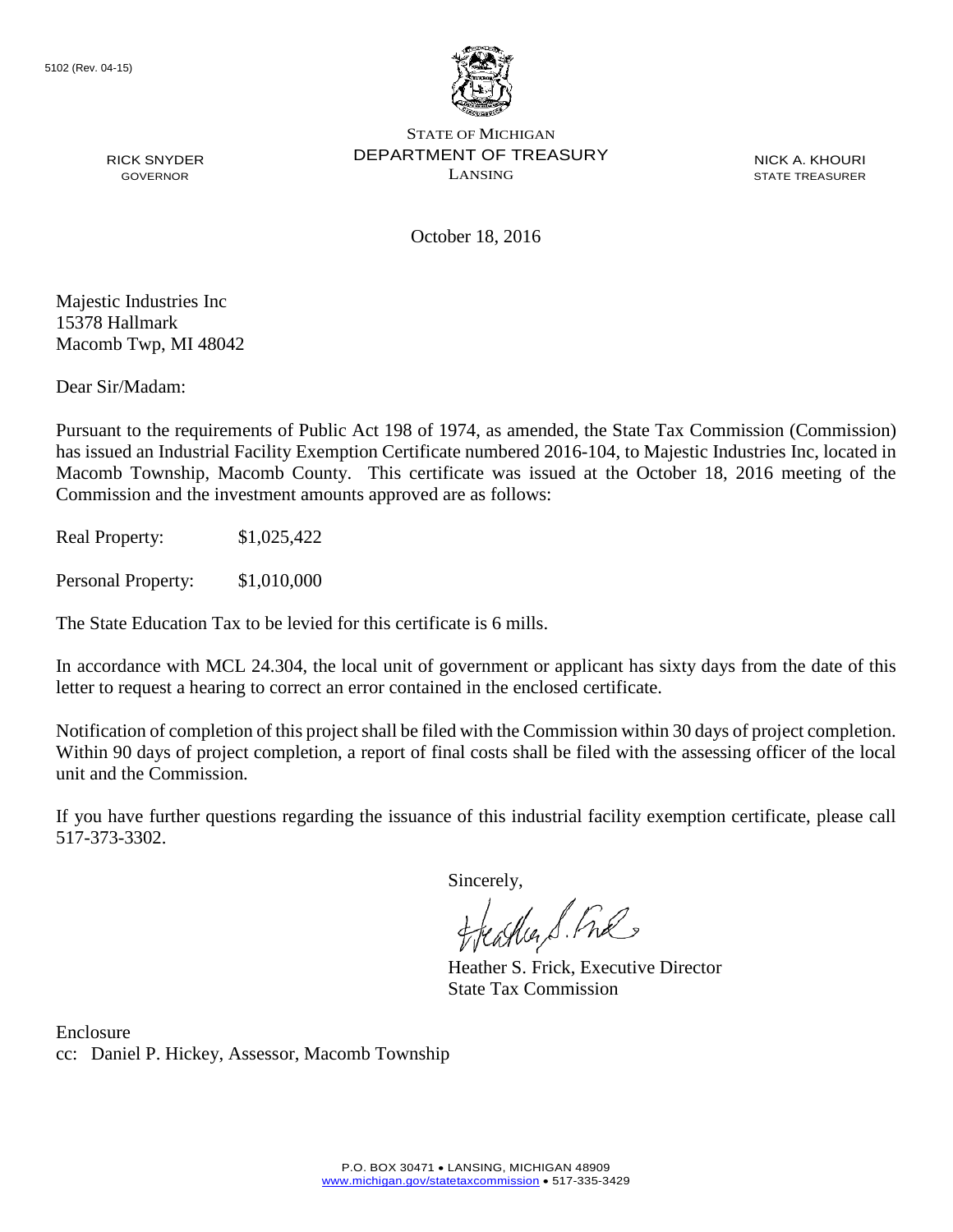Certificate No. **2016-104**

Pursuant to the provisions of Public Act 198 of 1974, as amended, the State Tax Commission hereby finds that the industrial property, as described in the approved application, hereafter referred to as the industrial facility, owned or leased by **Majestic Industries Inc**, and located at **15378 Hallmark**, Macomb Township, County of Macomb, Michigan, within a Plant Rehabilitation or Industrial Development District, is intended for the construction/installation of new industrial property or for the purpose of restoration or replacement of obsolete industrial property, and complies with Section 9 and other provisions of the act.

Therefore, as provided by MCL 207.551 to 207.572, inclusive, the State Tax Commission hereby certifies this industrial facility as a **new facility.**

This certificate provides the authority for the assessor to exempt the industrial facility for which this Industrial Facilities Exemption Certificate is in effect, but not the land on which the facility is located, from ad valorem taxation. This certificate further provides the authority to levy a specific tax known as the Industrial Facilities Tax.

This certificate, unless revoked by order of the State Tax Commission as provided by Public Act 198 of 1974, as amended, shall remain in force for a period of **8** year(s) for real property and **8** year(s) for personal property**;**

**Real property component: Beginning December 31, 2016, and ending December 30, 2024.**

**The State Education Tax to be levied for the real property component of this certificate is 6 mills.**

**Personal property component:**

**Beginning December 31, 2016, and ending December 30, 2024.**

**The State Education Tax to be levied for the personal property component of this certificate is 6 mills, unless exempted by MCL 207.564(4) which was enacted with the creation of the Michigan Business Tax.\***

This Industrial Facilities Exemption Certificate is issued on **October 18, 2016**.





 $\mathcal{S}$ 

Douglas B. Roberts, Chairperson State Tax Commission

\*Contact the local assessor for further clarification regarding the classification and tax applied to the personal property component of this certificate.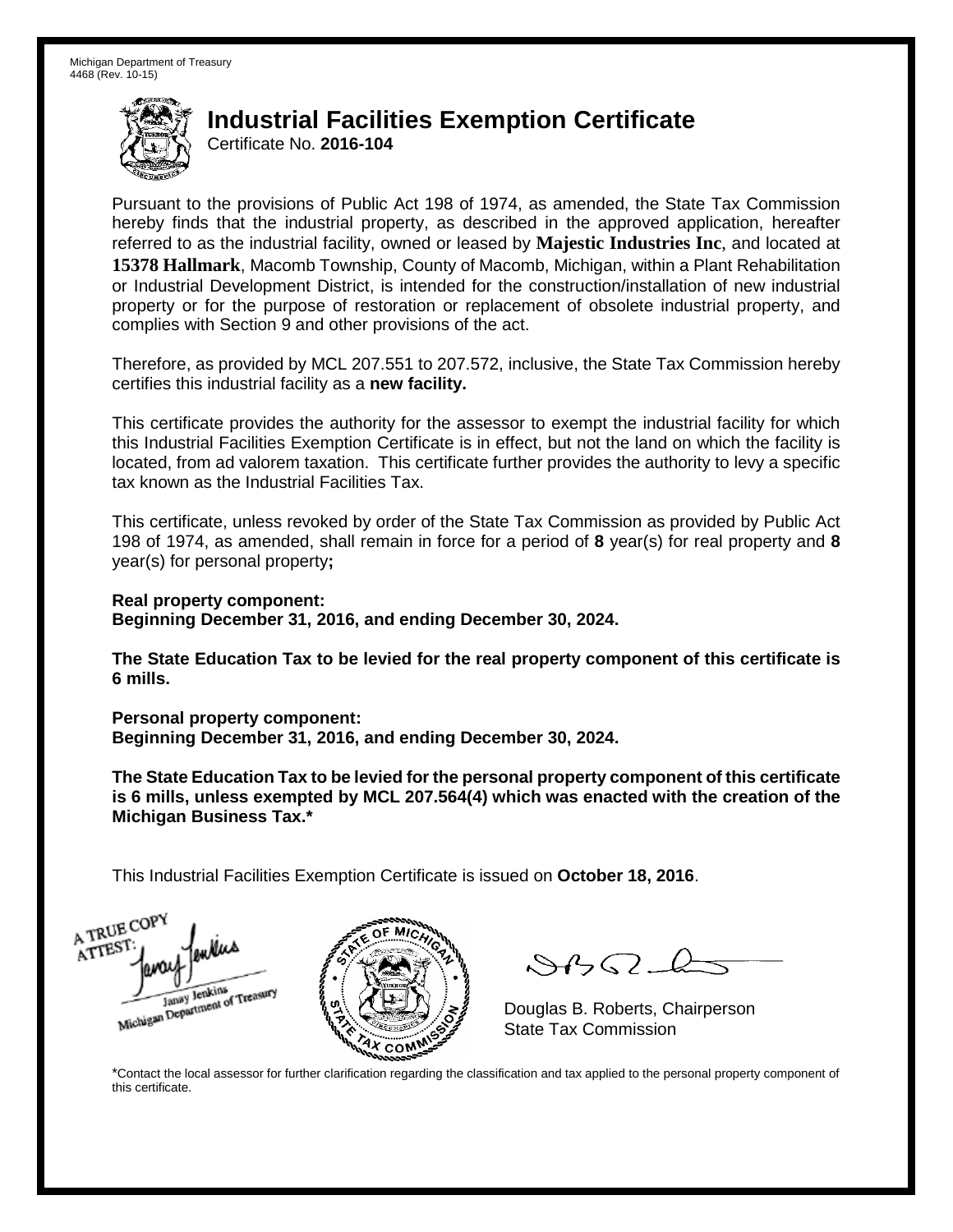

NICK A. KHOURI STATE TREASURER

October 18, 2016

Gary Cola Jr. Master CNC, Inc. 11825 29 Mile Road Washington Township, MI 48095

RICK SNYDER GOVERNOR

Dear Sir/Madam:

Pursuant to the requirements of Public Act 198 of 1974, as amended, the State Tax Commission (Commission) has issued an Industrial Facility Exemption Certificate numbered 2016-105, to Master CNC, Inc., located in Washington Township, Macomb County. This certificate was issued at the October 18, 2016 meeting of the Commission and the investment amounts approved are as follows:

Real Property: \$1,680,000

Personal Property: \$

The State Education Tax to be levied for this certificate is 6 mills.

In accordance with MCL 24.304, the local unit of government or applicant has sixty days from the date of this letter to request a hearing to correct an error contained in the enclosed certificate.

Notification of completion of this project shall be filed with the Commission within 30 days of project completion. Within 90 days of project completion, a report of final costs shall be filed with the assessing officer of the local unit and the Commission.

If you have further questions regarding the issuance of this industrial facility exemption certificate, please call 517-373-3302.

Sincerely,

teather S. Ful

Heather S. Frick, Executive Director State Tax Commission

Enclosure cc: Debra K. Susalla, Assessor, Washington Township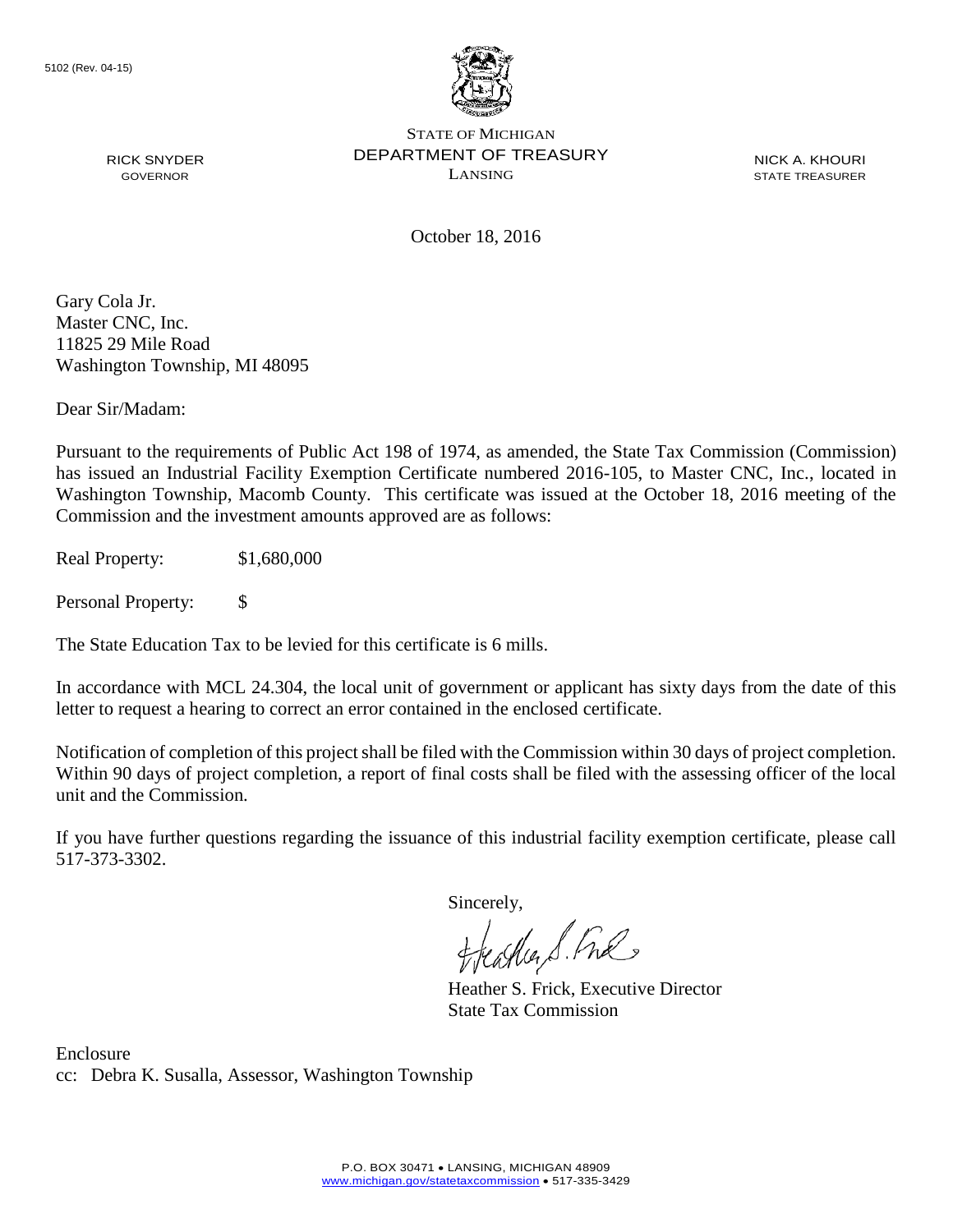Certificate No. **2016-105**

Pursuant to the provisions of Public Act 198 of 1974, as amended, the State Tax Commission hereby finds that the industrial property, as described in the approved application, hereafter referred to as the industrial facility, owned or leased by **Master CNC, Inc.**, and located at **11825 29 Mile Road**, Washington Township, County of Macomb, Michigan, within a Plant Rehabilitation or Industrial Development District, is intended for the construction/installation of new industrial property or for the purpose of restoration or replacement of obsolete industrial property, and complies with Section 9 and other provisions of the act.

Therefore, as provided by MCL 207.551 to 207.572, inclusive, the State Tax Commission hereby certifies this industrial facility as a **new facility.**

This certificate provides the authority for the assessor to exempt the industrial facility for which this Industrial Facilities Exemption Certificate is in effect, but not the land on which the facility is located, from ad valorem taxation. This certificate further provides the authority to levy a specific tax known as the Industrial Facilities Tax.

This certificate, unless revoked by order of the State Tax Commission as provided by Public Act 198 of 1974, as amended, shall remain in force for a period of **12** year(s) for real property and **0** year(s) for personal property**;**

**Real property component: Beginning December 31, 2016, and ending December 30, 2028.**

**The State Education Tax to be levied for the real property component of this certificate is 6 mills.**



 $\mathcal{A}_{1} \cap \mathcal{C}$ 

Douglas B. Roberts, Chairperson State Tax Commission

A TRUE COPY enKus ATTEST Michigan Department of Treasury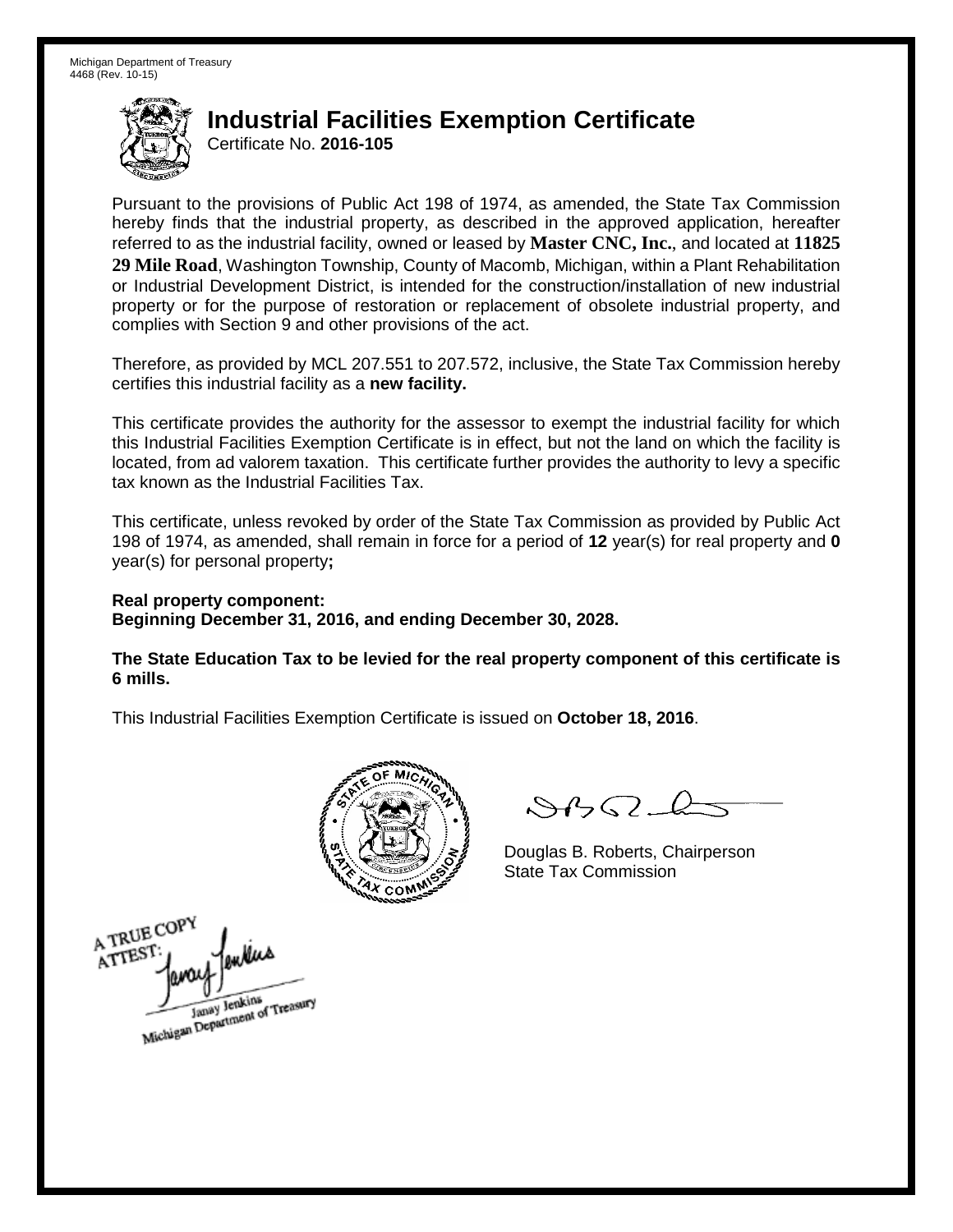

NICK A. KHOURI STATE TREASURER

October 18, 2016

Mark Hoofman Production Fabricators, Inc. 1608 Creston Street Muskegon, MI 49442

RICK SNYDER GOVERNOR

Dear Sir/Madam:

Pursuant to the requirements of Public Act 198 of 1974, as amended, the State Tax Commission (Commission) has issued an Industrial Facility Exemption Certificate numbered 2016-108, to Production Fabricators, Inc., located in the City of Muskegon, Muskegon County. This certificate was issued at the October 18, 2016 meeting of the Commission and the investment amounts approved are as follows:

Real Property: \$850,000

Personal Property: \$

The State Education Tax to be levied for this certificate is 6 mills.

In accordance with MCL 24.304, the local unit of government or applicant has sixty days from the date of this letter to request a hearing to correct an error contained in the enclosed certificate.

Notification of completion of this project shall be filed with the Commission within 30 days of project completion. Within 90 days of project completion, a report of final costs shall be filed with the assessing officer of the local unit and the Commission.

If you have further questions regarding the issuance of this industrial facility exemption certificate, please call 517-373-3302.

Sincerely,

teather S. Ful

Heather S. Frick, Executive Director State Tax Commission

Enclosure cc: Donna B. Vandervries, Assessor, City of Muskegon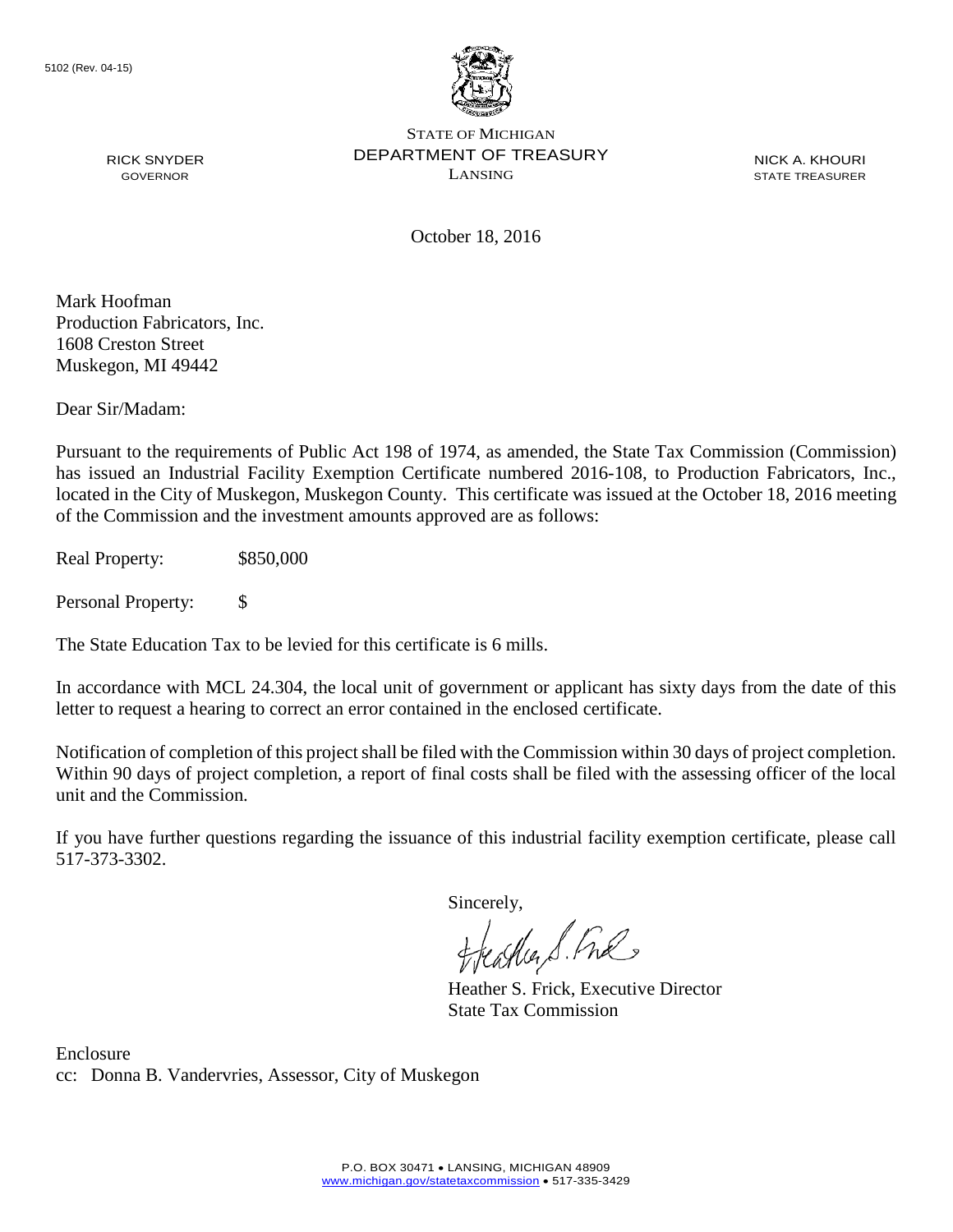Certificate No. **2016-108**

Pursuant to the provisions of Public Act 198 of 1974, as amended, the State Tax Commission hereby finds that the industrial property, as described in the approved application, hereafter referred to as the industrial facility, owned or leased by **Production Fabricators, Inc.**, and located at **1608 Creston Street**, City of Muskegon, County of Muskegon, Michigan, within a Plant Rehabilitation or Industrial Development District, is intended for the construction/installation of new industrial property or for the purpose of restoration or replacement of obsolete industrial property, and complies with Section 9 and other provisions of the act.

Therefore, as provided by MCL 207.551 to 207.572, inclusive, the State Tax Commission hereby certifies this industrial facility as a **new facility.**

This certificate provides the authority for the assessor to exempt the industrial facility for which this Industrial Facilities Exemption Certificate is in effect, but not the land on which the facility is located, from ad valorem taxation. This certificate further provides the authority to levy a specific tax known as the Industrial Facilities Tax.

This certificate, unless revoked by order of the State Tax Commission as provided by Public Act 198 of 1974, as amended, shall remain in force for a period of **12** year(s) for real property and **0** year(s) for personal property**;**

**Real property component: Beginning December 31, 2016, and ending December 30, 2028.**

**The State Education Tax to be levied for the real property component of this certificate is 6 mills.**



 $\mathcal{A}_{1} \cap \mathcal{C}$ 

Douglas B. Roberts, Chairperson State Tax Commission

A TRUE COP enkius ATTEST Janay Jenkins<br>Michigan Department of Treasury Janay Jenkins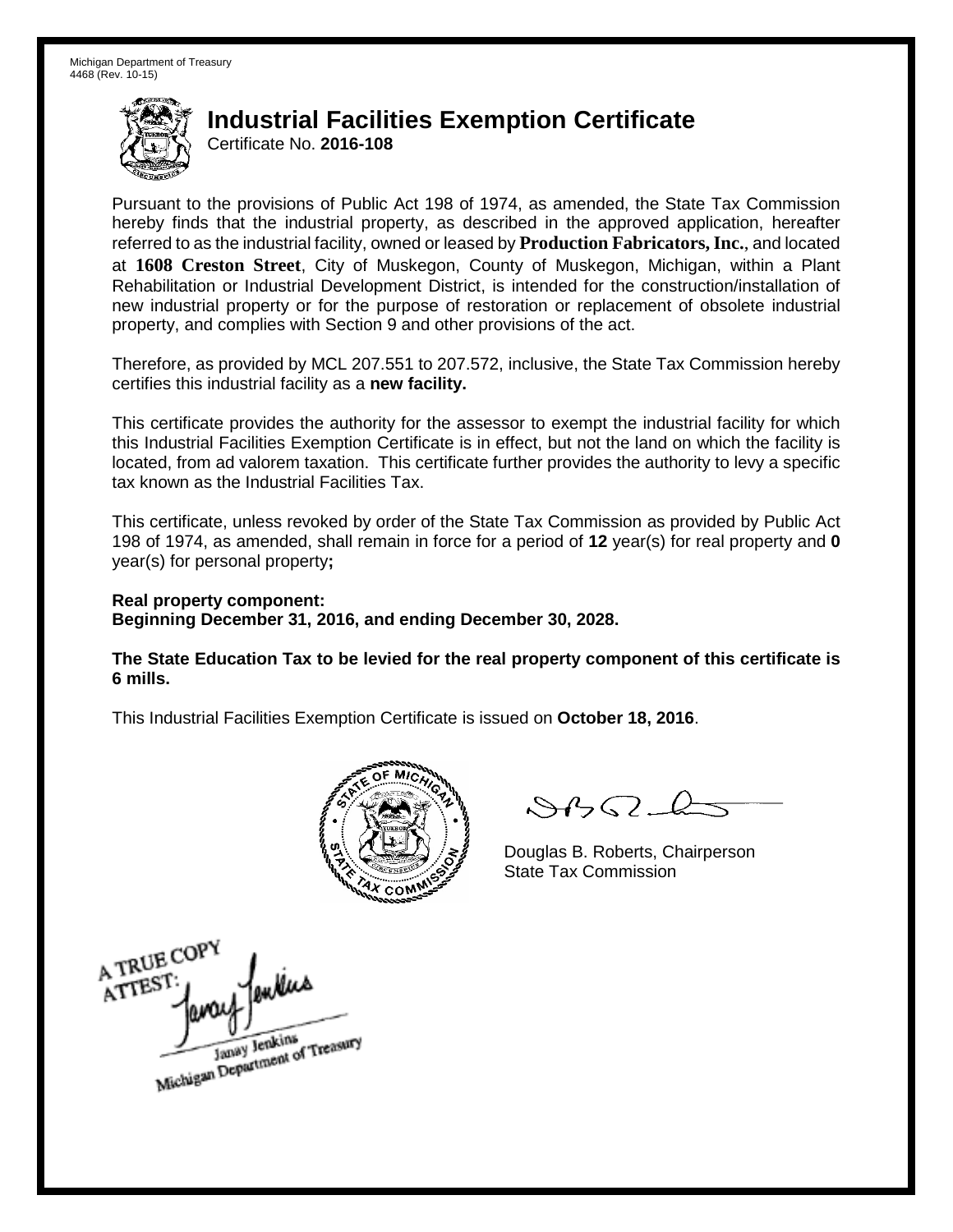

NICK A. KHOURI STATE TREASURER

October 18, 2016

Michael R. Clover Lacks Industries, LLC 5460 Cascade Road, SE Grand Rapids, MI 49546

RICK SNYDER GOVERNOR

Dear Sir/Madam:

Pursuant to the requirements of Public Act 198 of 1974, as amended, the State Tax Commission (Commission) has issued an Industrial Facility Exemption Certificate numbered 2016-110, to Lacks Industries, LLC, located in Cascade Charter Township, Kent County. This certificate was issued at the October 18, 2016 meeting of the Commission and the investment amounts approved are as follows:

Real Property: \$3,759,000

Personal Property: \$

The State Education Tax to be levied for this certificate is 6 mills.

In accordance with MCL 24.304, the local unit of government or applicant has sixty days from the date of this letter to request a hearing to correct an error contained in the enclosed certificate.

Notification of completion of this project shall be filed with the Commission within 30 days of project completion. Within 90 days of project completion, a report of final costs shall be filed with the assessing officer of the local unit and the Commission.

If you have further questions regarding the issuance of this industrial facility exemption certificate, please call 517-373-3302.

Sincerely,

feastles S. Ful

Heather S. Frick, Executive Director State Tax Commission

Enclosure cc: Roger Alan McCarty, Assessor, Cascade Charter Township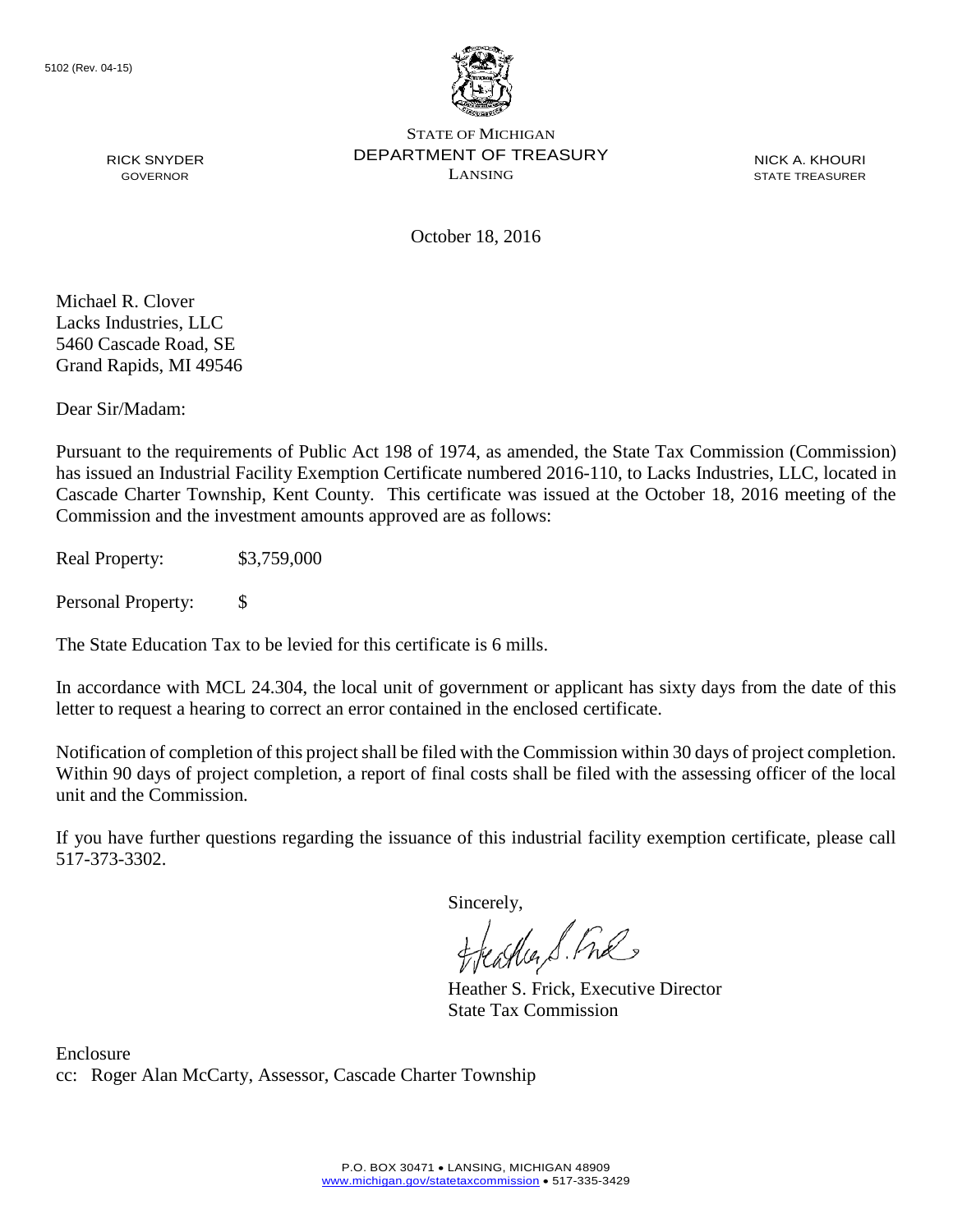Certificate No. **2016-110**

Pursuant to the provisions of Public Act 198 of 1974, as amended, the State Tax Commission hereby finds that the industrial property, as described in the approved application, hereafter referred to as the industrial facility, owned or leased by **Lacks Industries, LLC**, and located at **5460 Cascade Road, SE**, Cascade Charter Township, County of Kent, Michigan, within a Plant Rehabilitation or Industrial Development District, is intended for the construction/installation of new industrial property or for the purpose of restoration or replacement of obsolete industrial property, and complies with Section 9 and other provisions of the act.

Therefore, as provided by MCL 207.551 to 207.572, inclusive, the State Tax Commission hereby certifies this industrial facility as a **new facility.**

This certificate provides the authority for the assessor to exempt the industrial facility for which this Industrial Facilities Exemption Certificate is in effect, but not the land on which the facility is located, from ad valorem taxation. This certificate further provides the authority to levy a specific tax known as the Industrial Facilities Tax.

This certificate, unless revoked by order of the State Tax Commission as provided by Public Act 198 of 1974, as amended, shall remain in force for a period of **12** year(s) for real property and **0** year(s) for personal property**;**

**Real property component: Beginning December 31, 2016, and ending December 30, 2028.**

**The State Education Tax to be levied for the real property component of this certificate is 6 mills.**



 $\mathcal{A}_{1} \cap \mathcal{C}$ 

Douglas B. Roberts, Chairperson State Tax Commission

A TRUE COP ATTES! Janay Jenkins<br>Michigan Department of Treasury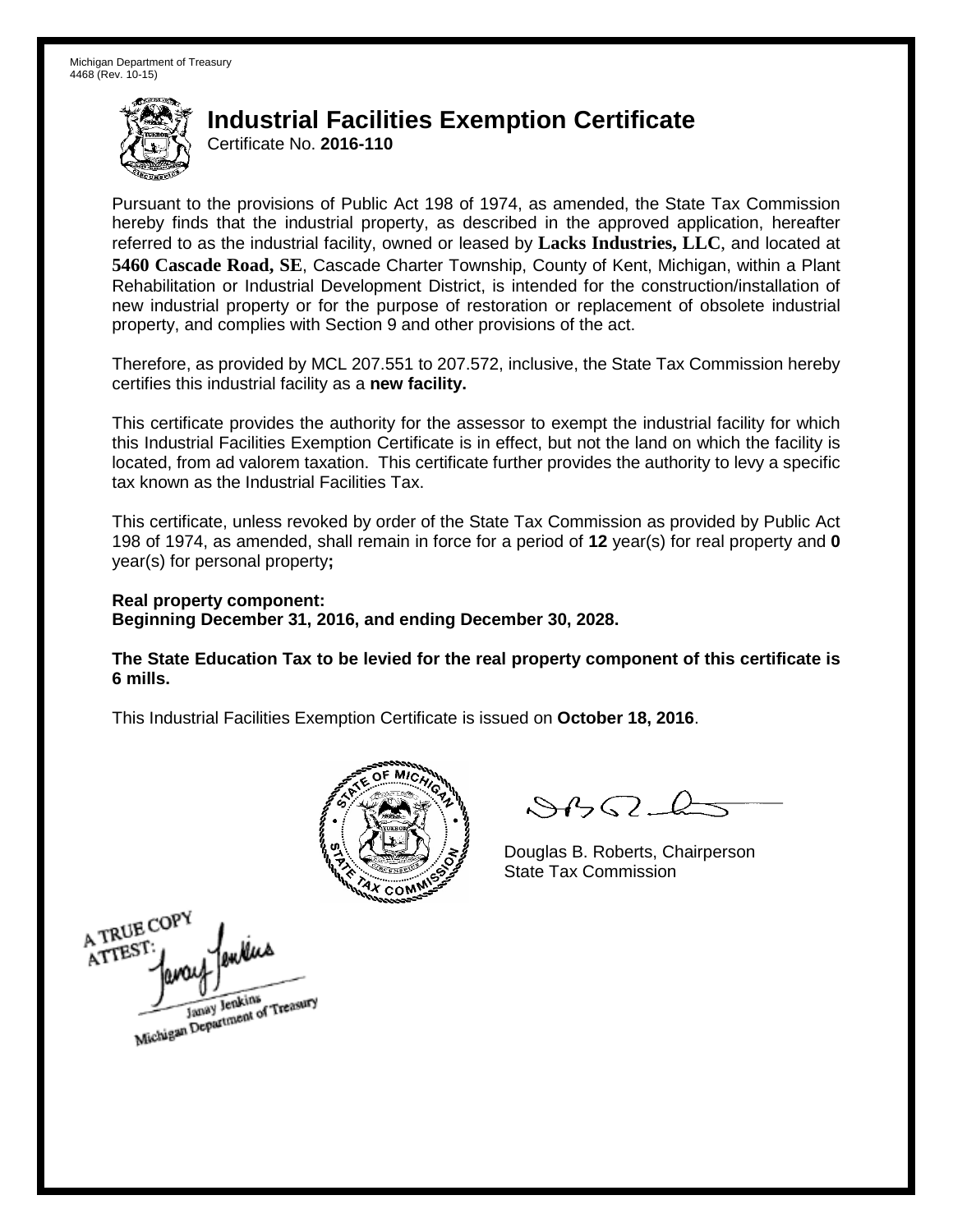

NICK A. KHOURI STATE TREASURER

October 18, 2016

One Way Products, Inc. 5933 West KL Avenue Kalamazoo, MI 49009

RICK SNYDER GOVERNOR

Dear Sir/Madam:

Pursuant to the requirements of Public Act 198 of 1974, as amended, the State Tax Commission (Commission) has issued an Industrial Facility Exemption Certificate numbered 2016-111, to One Way Products, Inc., located in the City of Kalamazoo, Kalamazoo County. This certificate was issued at the October 18, 2016 meeting of the Commission and the investment amounts approved are as follows:

Real Property: \$3,000,000

Personal Property: \$510,249

The State Education Tax to be levied for this certificate is 6 mills.

In accordance with MCL 24.304, the local unit of government or applicant has sixty days from the date of this letter to request a hearing to correct an error contained in the enclosed certificate.

Notification of completion of this project shall be filed with the Commission within 30 days of project completion. Within 90 days of project completion, a report of final costs shall be filed with the assessing officer of the local unit and the Commission.

If you have further questions regarding the issuance of this industrial facility exemption certificate, please call 517-373-3302.

Sincerely,<br>Freashier S. Free

Heather S. Frick, Executive Director State Tax Commission

Enclosure cc: Aaron P. Powers, Assessor, City of Kalamazoo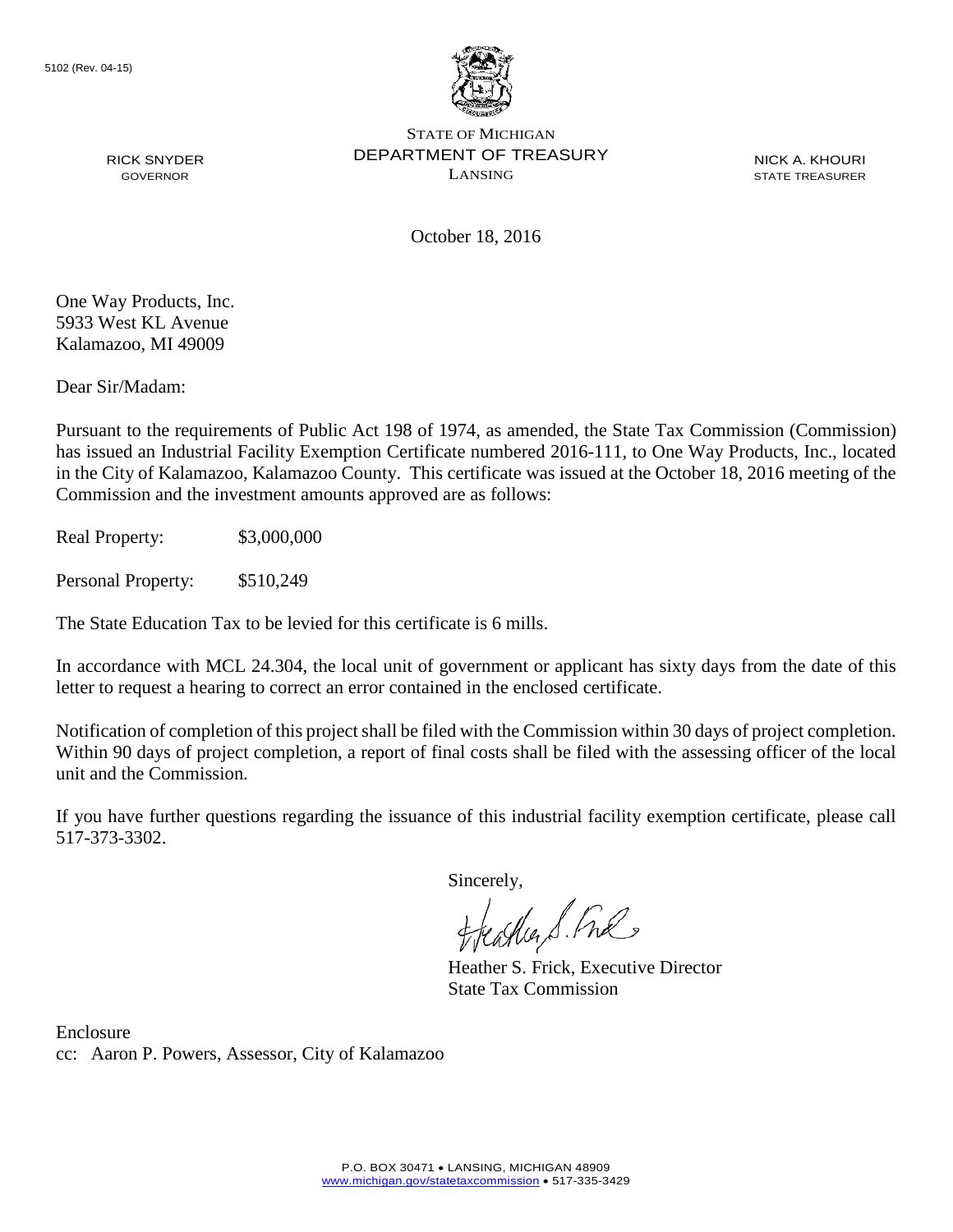Certificate No. **2016-111**

Pursuant to the provisions of Public Act 198 of 1974, as amended, the State Tax Commission hereby finds that the industrial property, as described in the approved application, hereafter referred to as the industrial facility, owned or leased by **One Way Products, Inc.**, and located at **5933 West KL Avenue**, City of Kalamazoo, County of Kalamazoo, Michigan, within a Plant Rehabilitation or Industrial Development District, is intended for the construction/installation of new industrial property or for the purpose of restoration or replacement of obsolete industrial property, and complies with Section 9 and other provisions of the act.

Therefore, as provided by MCL 207.551 to 207.572, inclusive, the State Tax Commission hereby certifies this industrial facility as a **new facility.**

This certificate provides the authority for the assessor to exempt the industrial facility for which this Industrial Facilities Exemption Certificate is in effect, but not the land on which the facility is located, from ad valorem taxation. This certificate further provides the authority to levy a specific tax known as the Industrial Facilities Tax.

This certificate, unless revoked by order of the State Tax Commission as provided by Public Act 198 of 1974, as amended, shall remain in force for a period of **12** year(s) for real property and **6** year(s) for personal property**;**

**Real property component: Beginning December 31, 2016, and ending December 30, 2028.**

**The State Education Tax to be levied for the real property component of this certificate is 6 mills.**

**Personal property component:**

**Beginning December 31, 2016, and ending December 30, 2022.**

**The State Education Tax to be levied for the personal property component of this certificate is 6 mills, unless exempted by MCL 207.564(4) which was enacted with the creation of the Michigan Business Tax.\***

This Industrial Facilities Exemption Certificate is issued on **October 18, 2016**.

A TRUE COP ATTEST Janay Jenkins<br>Michigan Department of Treasury



 $\mathcal{A} \cup \mathcal{A}$ 

Douglas B. Roberts, Chairperson State Tax Commission

\*Contact the local assessor for further clarification regarding the classification and tax applied to the personal property component of this certificate.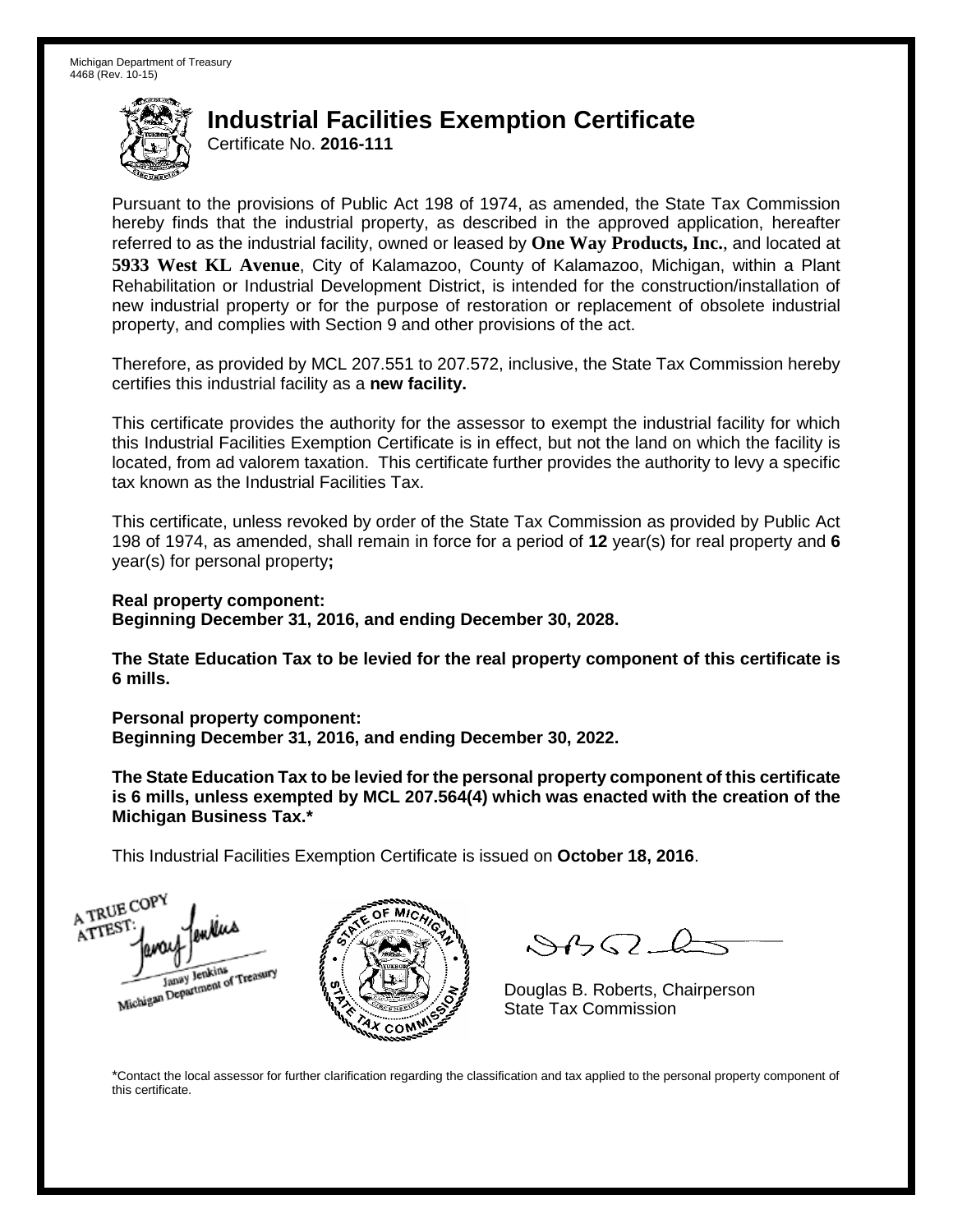

NICK A. KHOURI STATE TREASURER

October 18, 2016

Dan Baughman Arvin Sango, Inc. 955 East North Territorial Whitmore Lake, MI 48189

RICK SNYDER GOVERNOR

Dear Sir/Madam:

Pursuant to the requirements of Public Act 198 of 1974, as amended, the State Tax Commission (Commission) has issued an Industrial Facility Exemption Certificate numbered 2016-112, to Arvin Sango, Inc., located in Northfield Township, Washtenaw County. This certificate was issued at the October 18, 2016 meeting of the Commission and the investment amounts approved are as follows:

Real Property: \$13,671,000

Personal Property: \$

The State Education Tax to be levied for this certificate is 6 mills.

In accordance with MCL 24.304, the local unit of government or applicant has sixty days from the date of this letter to request a hearing to correct an error contained in the enclosed certificate.

Notification of completion of this project shall be filed with the Commission within 30 days of project completion. Within 90 days of project completion, a report of final costs shall be filed with the assessing officer of the local unit and the Commission.

If you have further questions regarding the issuance of this industrial facility exemption certificate, please call 517-373-3302.

Sincerely,

feastles S. Ful

Heather S. Frick, Executive Director State Tax Commission

Enclosure cc: Thomas D. Monchak, Assessor, Northfield Township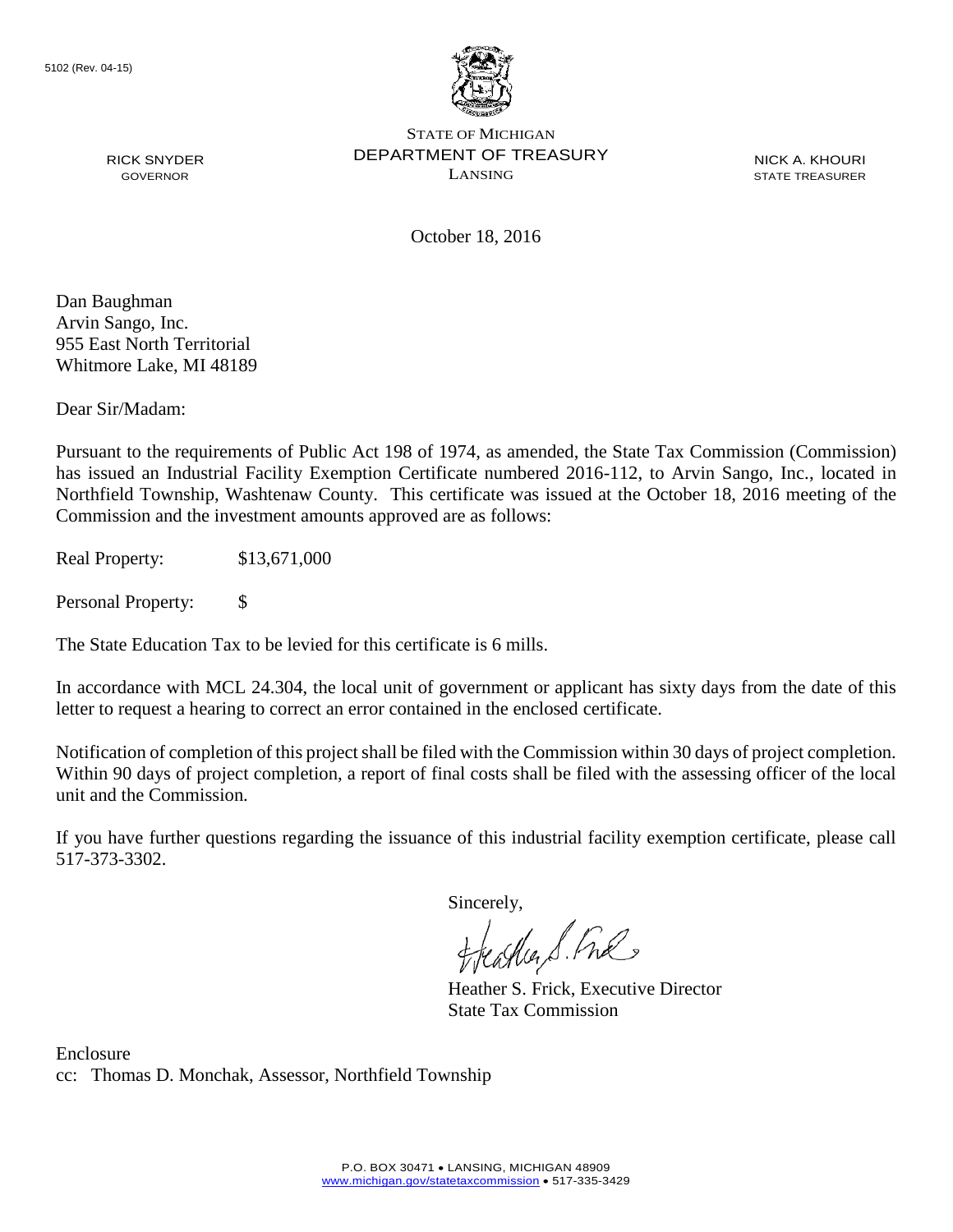Certificate No. **2016-112**

Pursuant to the provisions of Public Act 198 of 1974, as amended, the State Tax Commission hereby finds that the industrial property, as described in the approved application, hereafter referred to as the industrial facility, owned or leased by **Arvin Sango, Inc.**, and located at **955 East North Territorial**, Northfield Township, County of Washtenaw, Michigan, within a Plant Rehabilitation or Industrial Development District, is intended for the construction/installation of new industrial property or for the purpose of restoration or replacement of obsolete industrial property, and complies with Section 9 and other provisions of the act.

Therefore, as provided by MCL 207.551 to 207.572, inclusive, the State Tax Commission hereby certifies this industrial facility as a **new facility.**

This certificate provides the authority for the assessor to exempt the industrial facility for which this Industrial Facilities Exemption Certificate is in effect, but not the land on which the facility is located, from ad valorem taxation. This certificate further provides the authority to levy a specific tax known as the Industrial Facilities Tax.

This certificate, unless revoked by order of the State Tax Commission as provided by Public Act 198 of 1974, as amended, shall remain in force for a period of **10** year(s) for real property and **0** year(s) for personal property**;**

**Real property component: Beginning December 31, 2016, and ending December 30, 2026.**

**The State Education Tax to be levied for the real property component of this certificate is 6 mills.**



 $\mathcal{A}_{1} \cap \mathcal{C}$ 

Douglas B. Roberts, Chairperson State Tax Commission

A TRUE COP ATTEST Janay Jenkins<br>Michigan Department of Treasury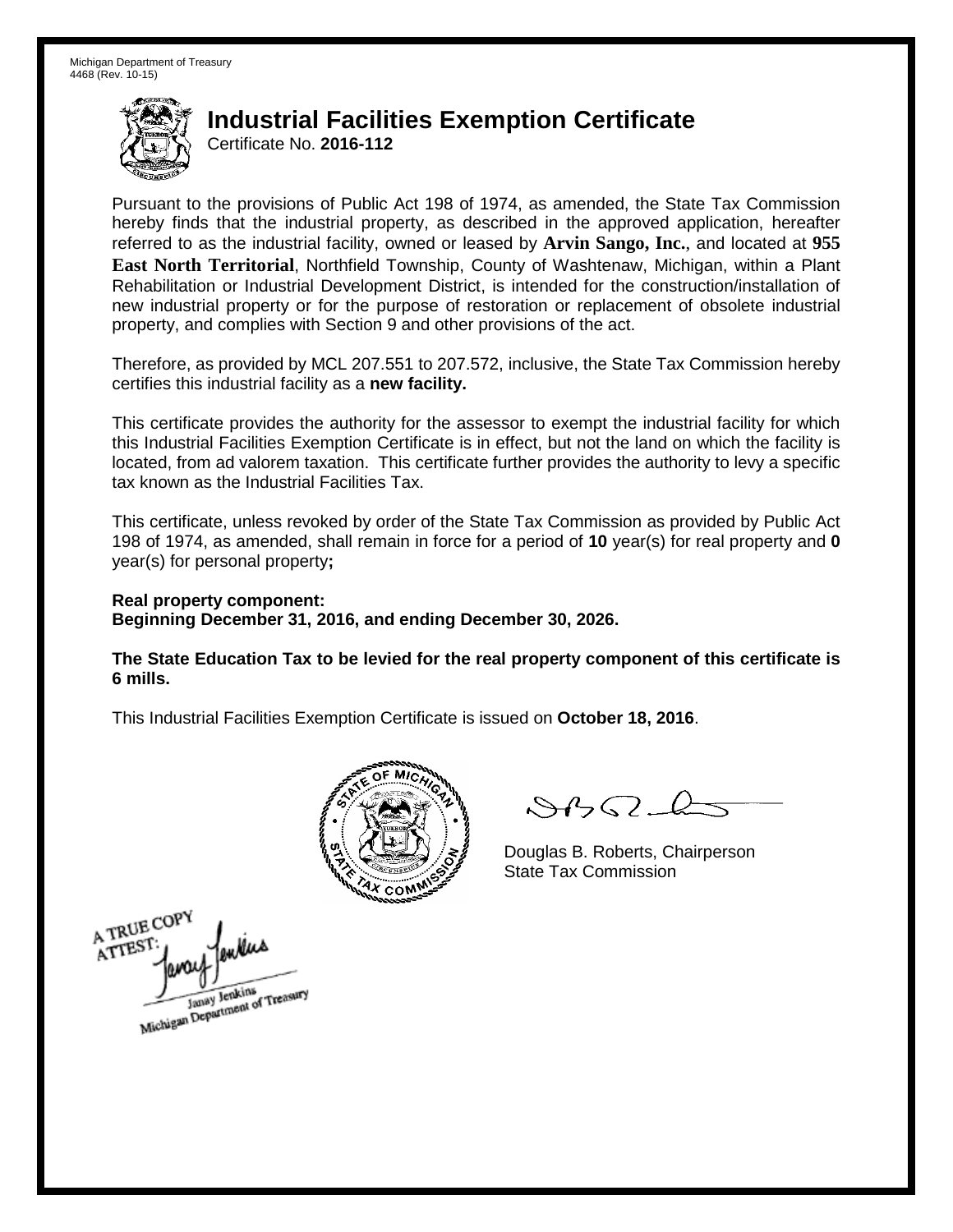

NICK A. KHOURI STATE TREASURER

October 18, 2016

Jon Walter Tribar Manufacturing, LLC 2211 Grand Commerce Drive Howell, MI 48855

RICK SNYDER GOVERNOR

Dear Sir/Madam:

Pursuant to the requirements of Public Act 198 of 1974, as amended, the State Tax Commission (Commission) has issued an Industrial Facility Exemption Certificate numbered 2016-113, to Tribar Manufacturing, LLC, located in Howell Township, Livingston County. This certificate was issued at the October 18, 2016 meeting of the Commission and the investment amounts approved are as follows:

Real Property: \$1,470,074

Personal Property: \$

The State Education Tax to be levied for this certificate is 6 mills.

In accordance with MCL 24.304, the local unit of government or applicant has sixty days from the date of this letter to request a hearing to correct an error contained in the enclosed certificate.

Notification of completion of this project shall be filed with the Commission within 30 days of project completion. Within 90 days of project completion, a report of final costs shall be filed with the assessing officer of the local unit and the Commission.

If you have further questions regarding the issuance of this industrial facility exemption certificate, please call 517-373-3302.

Sincerely,

teaglien S. Ful

Heather S. Frick, Executive Director State Tax Commission

Enclosure cc: Brent J. Kilpela, Assessor, Howell Township